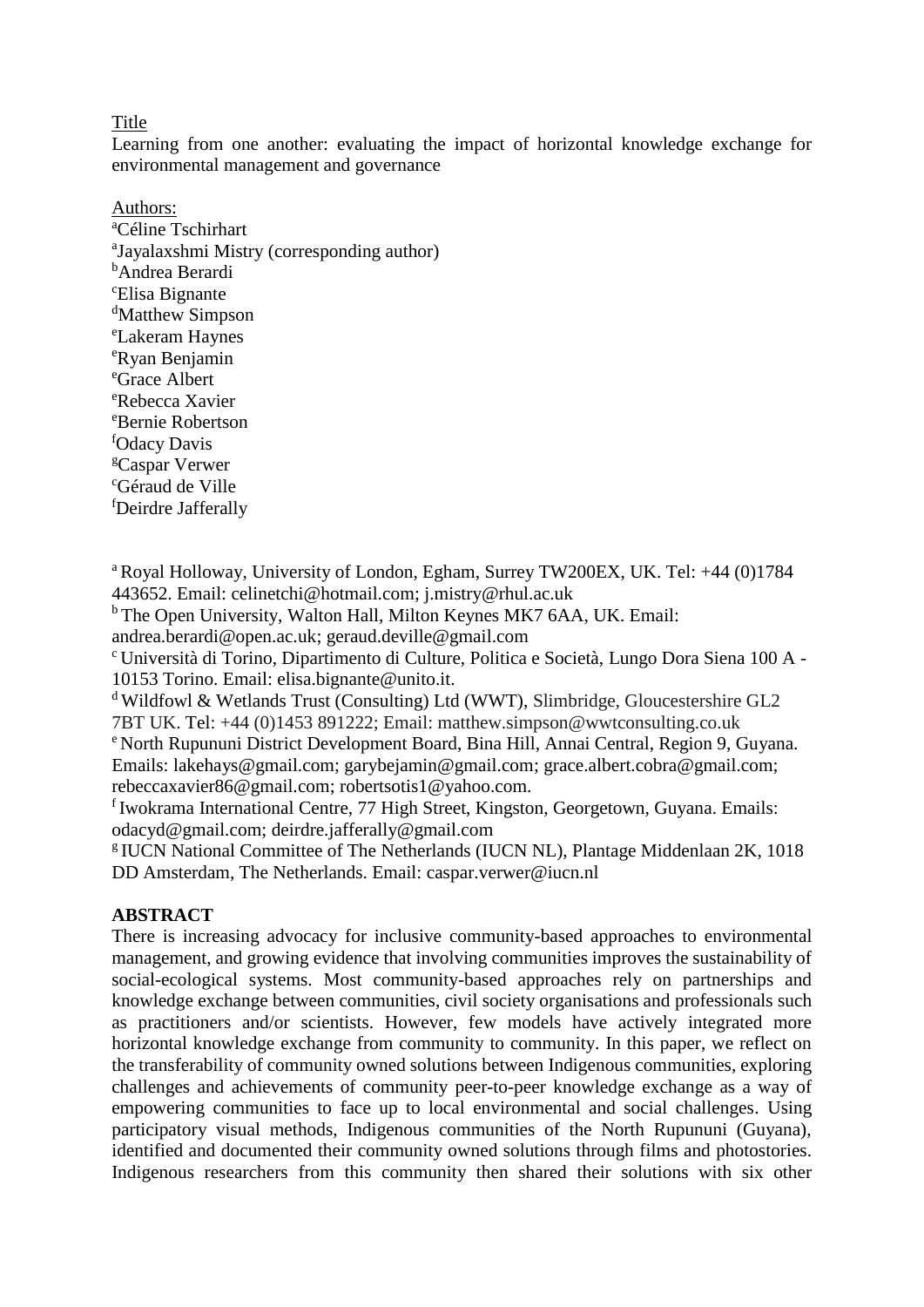communities that faced similar challenges within Guyana, Suriname, Venezuela, Colombia, French Guiana and Brazil. They were supported by in-country civil society organisations and academics. We analysed the impact of the knowledge exchange through interviews, field reports and observations. Our results show that Indigenous community members are significantly more receptive to solutions emerging from, and communicated by, other Indigenous peoples, and that this approach is a significant motivating force for galvanising communities to make changes in their community. We identified a range of enabling factors, such as building capacity for a shared conceptual and technical understanding, that strengthens the exchange between communities and contributes to a lasting impact. With national and international policymakers mobilising significant financial resources for biodiversity conservation and climate change mitigation, we argue that the promotion of community owned solutions through community peer-to-peer exchange may deliver more long-lasting, socially and ecologically integrated, and investment-effective strategies compared to top down, expert led and/or foreign-led initiatives.

**KEYWORDS**: Knowledge exchange, best practices, community owned solutions, Guiana Shield, Guyana, Indigenous, environmental governance, participatory, visual

#### **ACKNOWLEDGEMENTS**

We would like to especially thank the COBRA participants and the communities of the North Rupununi (Guyana), Kwamalasamutu (Suriname), Kavanayén (Venezuela), Katoonarib (Guyana), Laguna Colorada (Colombia), Maturuca (Brazil) and Antecuma Pata (French Guiana) for their enthusiastic participation in this research. We would also like to thank the following practitioners and academics for helping to facilitate the exchanges and their insightful inputs into the process: Rachelle Bong A Jan and Gwendolyn Smith of Attune Development, Suriname; Bibiana Bilbao and Adriana Millan of the Universidad Simón Bolívar, Venezuela; Vincenzo Lauriola of the Instituto Nacional de Pesquisas da Amazônia, Brazil; Jorge Restrepo and Sandra Aristizabal of the United Nations Development Programme, Colombia; Aurélia Stefani of the Université des Antilles et de la Guyane, Institut Pasteur, French Guiana; Claire Couly of the Parc Amazonien de Guyane, French Guiana, and; Nicholas Fredericks and Faye Fredericks of the South Central People's Development Association, Guyana. We thank the reviewers for their pertinent comments that greatly helped to improve the paper. This research was funded by the Environment Programme, Management of Natural Resources, DG Research and Innovation, European Commission 7th Framework.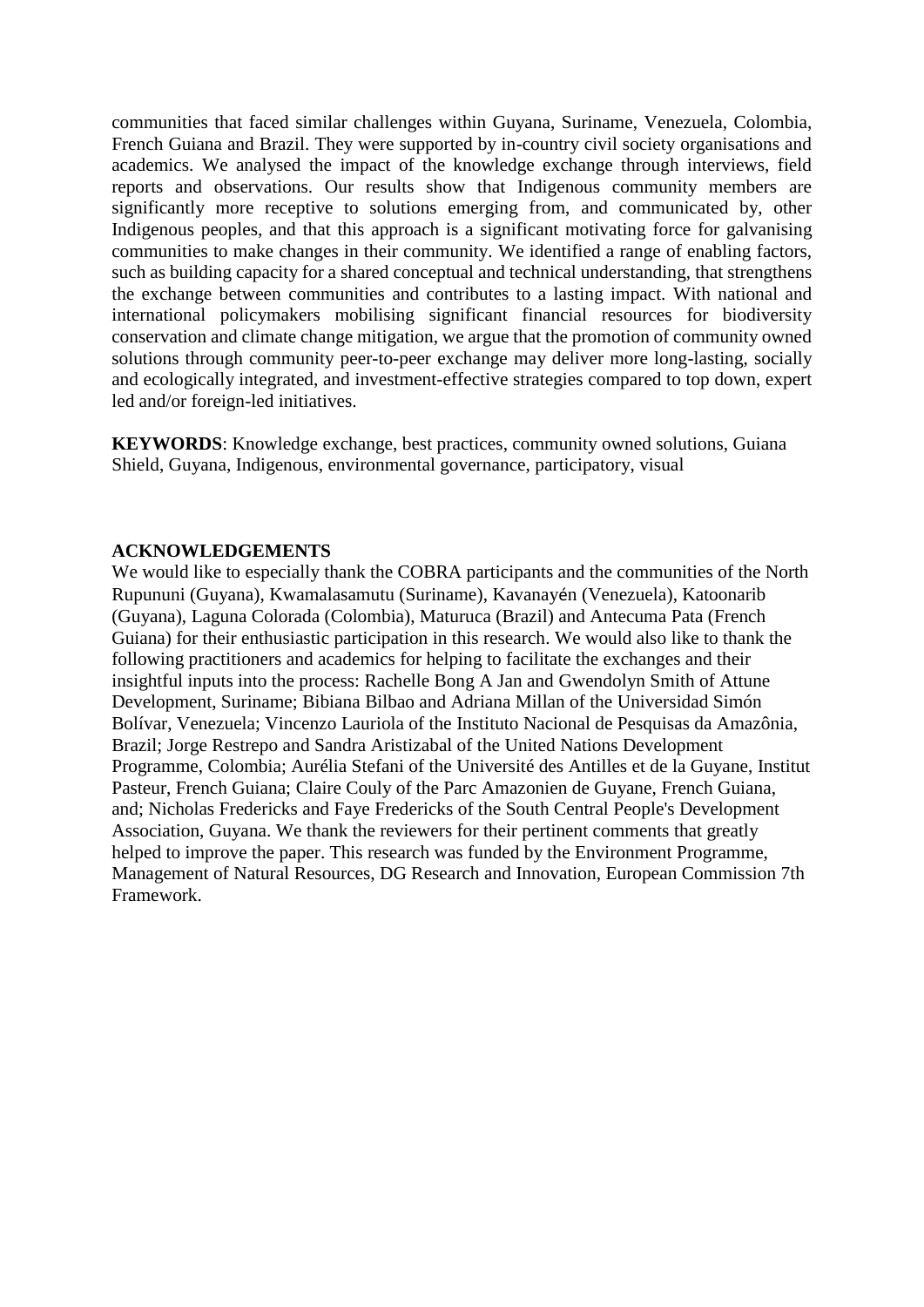### **INTRODUCTION**

As a result of escalating and converging environmental, social and economic challenges, community empowerment has been a response to dealing with the complex and unpredictable nature of environmental management and governance (Kapoor, 2001). There are increased calls for a shift away from top-down, expert (usually foreign) led decision-making, through strengthening local and institutional capacity for participatory environmental management. This, as Rodriguez et al. (2006) point out, has the potential to help communities in biodiversityrich developing countries to take the lead in finding long-term sustainable solutions to their own environmental management and conservation/poverty dilemmas.

Historically, capacity building and training activities (the core of many developed world, donor funded, conservation and development projects and interventions), have focused heavily on delivering a 'product' and trying to provide local people with 'prescriptive advice' rather than developing their abilities to work through complex problems themselves (Kaplan 2000, Black 2003). Reasons for this include the short timeframe within which many of these projects run, thereby restricting innovative learning approaches and the development of 'soft' skills that evidently take time to develop, as well as the agendas of funding bodies, development/conservation agencies and practitioners, which often focus on promoting their own interests (see Mistry et al. 2009, and Mistry et al. 2011). There is also a need for a change in mindset; with a move away from dependency on past blue-print solutions and trained behaviours, and instead freeing participants to respond individually to unique situations (Kaplan 2000). Capacity building for participatory environmental management should "create enabling conditions for learning which…involve a concern with issues of power, culture, institutions, worldviews and values" (Armitage et al. 2008: 96). Also, as Eade (2007) points out, real capacity is only built when it contributes to enabling participants themselves to change their own realities. Thus, the challenge lies in the development of approaches that can create these enabling conditions.

In order to tackle increasingly complex social-ecological challenges, over the past decade there have been calls to integrate and take into account different types of knowledge emerging from different stakeholders, arguing that the sole perspective of Western science and its systems of knowledge is not sufficient for the understanding of, and acting upon, multi-scalar and systemic challenges (Olsson and Folke 2001). Indeed, local knowledge grounded in specific contexts, adaptive to changing environments, and situated within numerous interlinked facets of people's lives, is now often considered to be key for solving complex social-ecological challenges, such as climate change (e.g. Newsham and Thomas 2011, Fu et al. 2012). This acknowledgment has led to the development of many mechanisms through which scientific and local knowledge could be shared for supporting social-ecological sustainability, such as community-based natural resource management (CBNRM) (Berkes, 2007) and adaptive co-management (Olsson et al. 2004, Armitage et al. 2007). Participatory and empowering processes have been placed at the centre of these approaches to ensure increasing ownership of the process by the communities concerned.

Knowledge exchange between a wide range of stakeholders and disciplines is gaining prominence, mainly based on a subjectivist view of knowledge (Fazey et al. 2014). Knowledge exchange and the coproduction of knowledge (e.g. Mauser et al. 2013, Reed et al. 2014) place communities within an extensive network of stakeholders at different scales, joining their forces to solve a specific issue. Although knowledge exchange is presented as an innovative move forward, Fazey et al. (2014) also point out that this mechanism still lacks a validated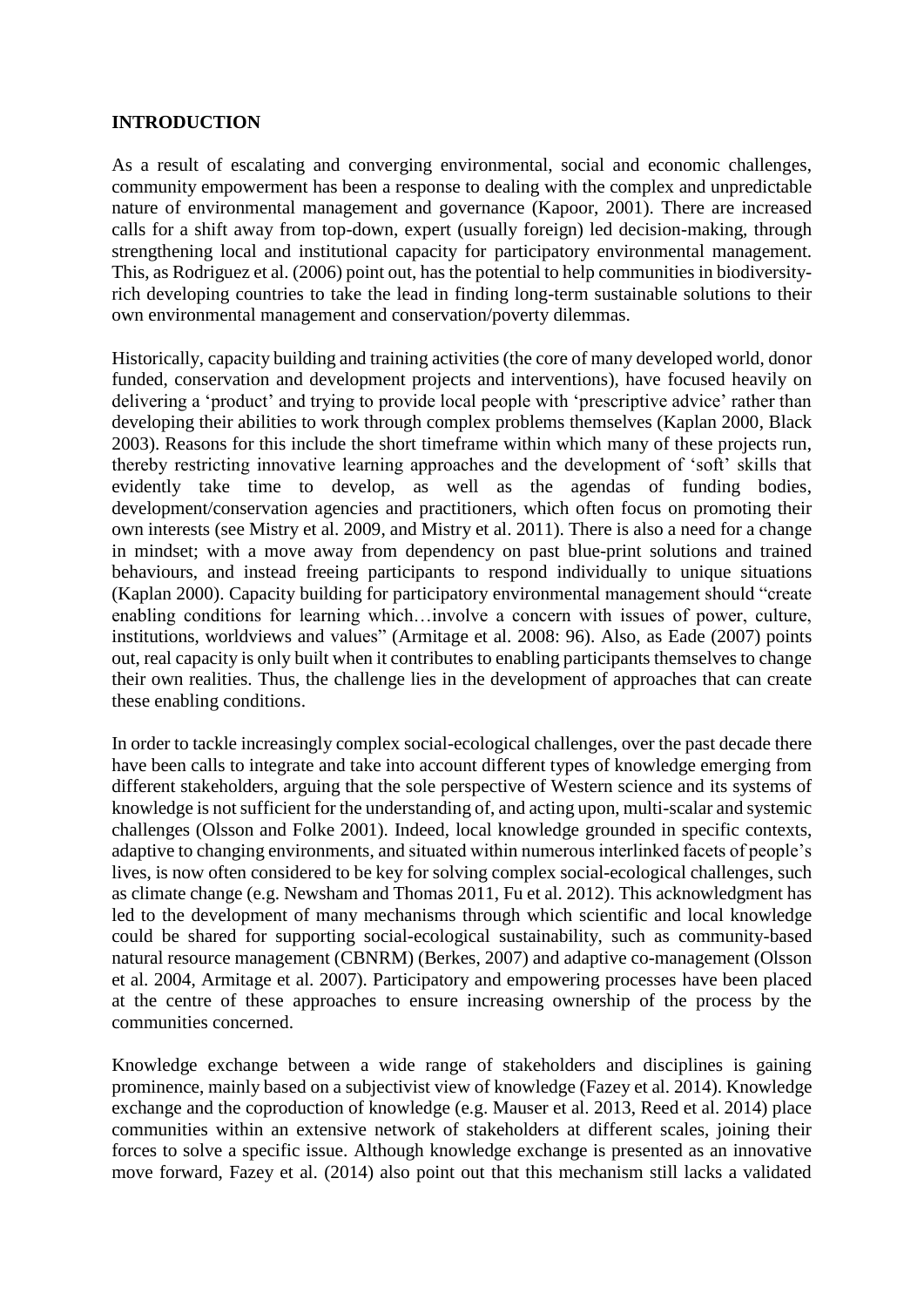conceptual framework and evaluation method to assert its effectiveness. To answer these concerns, Reed et al. (2014) assess ways in which knowledge exchange can lead to better practice, and effectively inform policy. They underline five principles: (1) design knowledge exchange into the research; (2) represent user knowledge needs and priorities; (3) build longterm, trusting relationships based on dialogue; (4) deliver tangible results as soon as possible, and; (5) monitor and reflect on the experience in order to improve and guarantee legacy of the process. Fazey et al. (2014), on the other hand, focusing on the particular topic of the evaluation of knowledge exchange, propose five principles for knowledge exchange evaluation to strengthen the practice: (1) design for multiple end users; (2) be explicit about how you conceptualise knowledge in the process; (3) evaluate diverse outcomes; (4) practice participatory evaluations; (5) use mixed methods for evaluation. Although these papers were published after we initiated our knowledge exchange process, the principles suggested are those that are shared by many experienced practitioners involved in the knowledge exchange field, and which some of this paper's authors have learnt the hard way, having reflected on the failure of particular approaches to research involving participants from developing country contexts (see Mistry et al. 2009).

While the inclusion of local communities in decision-making at all levels of environmental management and governance has been presented as crucial for capacity building and socialecological integrity, there are also strong critiques of participatory community-based approaches, summarised in Measham and Lumbasi (2013), including a lack of autonomy in contexts where higher level stakeholders are often supervising the interventions. For example, Palmer-Fry et al. (2015) describe the 'power-struggle' that occurs between marginalised community members and other stakeholders, such as NGO employees and government officials, in determining which conceptualizations and approaches are used for determining and improving community well-being within conservation interventions, and therefore what is monitored during such interventions. In contrast, community owned initiatives where the approach focuses on issues relevant to communities' livelihoods and beliefs, and enabling greater levels of community autonomy within a project, can have better success (Mistry et al. 2016). In essence, the main issue at stake seems to be the distribution of decision-making power within multi-stakeholder environmental management interventions, where community members are seldom the ones to initiate and lead on the processes.

To promote better practice and positive impact, support social-ecological integrity and empower local communities, there is therefore a need for alternative ways of promoting local knowledge and practices, through less hierarchical mechanisms. One way of achieving this goal is through community peer-to-peer knowledge exchange. It is important to clarify here that there are different types of knowledge exchange that can take place involving communities. Some of these involve knowledge exchange between communities and other stakeholders, such as government agencies and academia. Our particular focus is on knowledge exchange that takes place between communities, hence the rather convoluted, but accurate, description of our knowledge exchange approach as 'Community Peer-to-Peer Knowledge Exchange', shortened to the acronym CP2PKE from here onwards.

There is growing recognition for the role of CP2PKE in environmental management, with a range of institutions at all levels of governance beginning to support the adoption of more 'horizontal' models of capacity building, in which knowledge is shared among communities themselves (e.g. UNDP 2014, World Bank 2015). Based on programs carried out initially in India, and then throughout Asia and Africa in the 1990s, Patel and Mitlin (2002) discuss some of the strengths of CP2PKE through which poor urban communities can share information with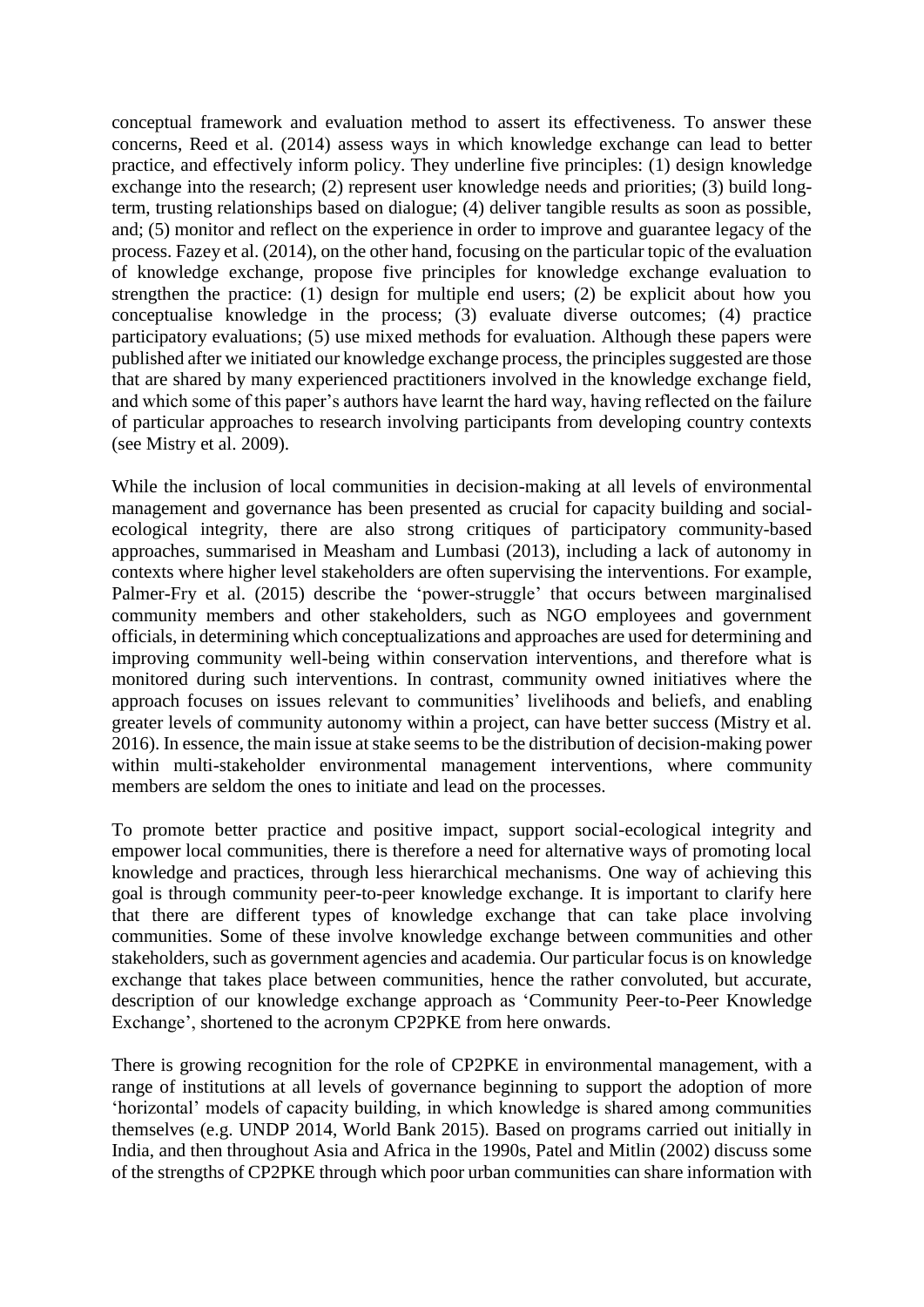one another. They observed that CP2PKE created a climate of trust where participants were more willing to share their experiences, knowledge and challenges. Feedback was given through a peer-to-peer process, and learning techniques from peers built confidence in the learning process, as it seemed more achievable when peers had demonstrated their own ability to learn as well. The level of ownership of the process was high, since challenges and solutions were shared and self-determined, and the pace of progress and managing local dynamics, was controlled by communities themselves. Receiving individuals from other communities stimulated curiosity and participation, involving leaders but not letting them dominate the process, as is often the case in more vertical approaches. Similar results were found by Wahbe et al. (2007) during a health CP2PKE between Indigenous communities in Ecuador and Canada. In addition, they highlight the increased motivation to instil positive change, the empowerment of a wide range of community members, and re-evaluation of cultural values in the process.

In this paper, we describe a CP2PKE where community owned solutions for addressing socialecological challenges were shared between Indigenous communities living in the Guiana Shield region of South America. Analysing the empirical data collected during the knowledge exchange process, we present practical and original criteria for evaluating the success of the transferability process and the impact of the knowledge exchange on the communities.

### **RESEARCH CONTEXT**

The CP2PKE evaluated in this paper took place under the umbrella of Project COBRA, a three year research project financed by the European Union (see www.projectcobra.org). The aim of this international, multidisciplinary and multi-stakeholder project was to identify, document and promote community owned solutions for the management of natural resources in the Guiana Shield, South America, and for determining the most effective and efficient use of emerging funding streams in order to promote social justice and ecological sustainability. We worked in four stages summarised here: Stage 1: Developing a shared cross-scalar and interdisciplinary understanding of the factors which may influence community socialecological survival - see Berardi et al. (2012), Berardi et al. (2013a, b), and Berardi et al. (2015); Stage 2: Exploring future scenarios affecting social-ecological resilience across local, national and international scales – see Mistry et al. (2013a) and Mistry et al. (2014a); Stage 3: Identifying practices for operationalising ideal cross-scalar models for social-ecological survival, namely by identifying community survival strategies 'best practices' – see Mistry et al. (2013b) and Mistry et al. (2016); Stage 4: Building wider capacity and sharing and applying 'community survival strategies' best practice in other communities and civil society organisations (CSO) - see Tschirhart et al. (2014).

In Stages 1-3 of the project and at the local level, the research focused in the North Rupununi region of Guyana. Overarching the whole project were three related research approaches: participatory action research (Kindon et al. 2007) – where reflection and learning, as well as the needs of the participants involved in the project, were built into the way the project functioned; system viability (Berardi et al,  $2015$ ) – a holistic framework through which communities assessed their responses to a range of social-environmental challenges i.e. community survival strategies; and participatory visual methods – namely Participatory Video (PV) and Participatory Photography (PP) (Lunch and Lunch 2006, Bignante 2010, Mistry and Berardi 2012), tools that allow people to represent their own views and concerns in an accessible way. In addition, Indigenous community researchers carried out and led all field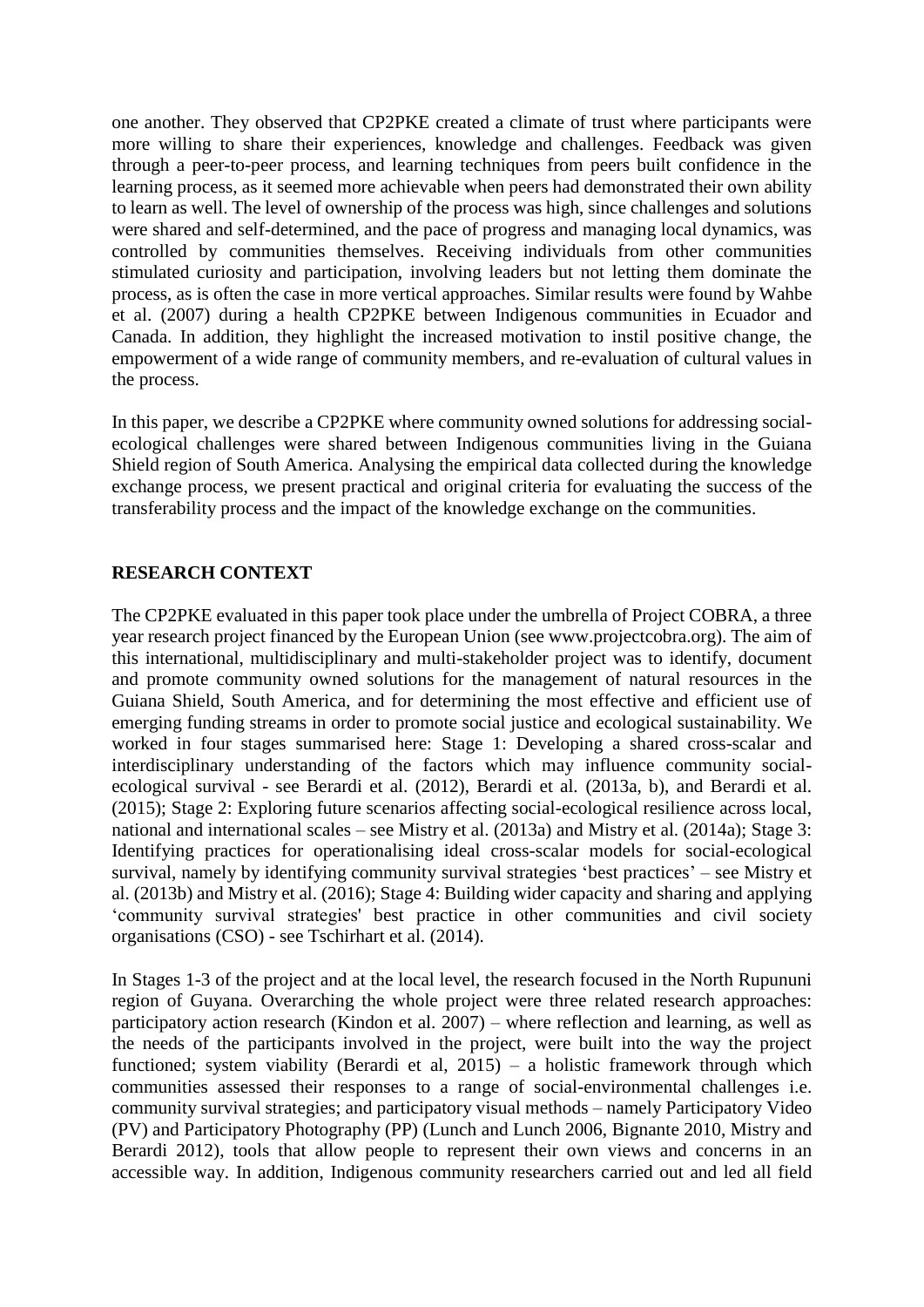related activities, including community engagement, PV and PP recordings and sharing. Reporting and reflection on all these approaches are presented elsewhere (see Berardi et al. 2013b, Mistry et al. 2014b, Mistry et al. 2015a,b). In this paper we present results only from Stage 4, the final phase of the project involving CP2PKE between communities.

#### **Community exchange process**

Stages 1-3 of Project COBRA enabled Indigenous communities in the North Rupununi, Guyana to identify and record six best practices for community survival through the use of the system viability conceptual framework, and through the use of PV and PP (see Mistry et al. 2013b and Mistry et al. 2016 in this Special Feature). These best practices were: traditional fishing techniques; the setting up of a community radio station; community self-help practices; traditional farming techniques; the development of partnerships through the local CSO; and strategies for the transmission of Indigenous culture to youths. This was the culmination of two years of participatory research with the communities and the development of a community engagement process through the use of PV and PP. A team of five Indigenous facilitators (composed of two females and three males) were employed by a partner Indigenous CSO on the project to facilitate the community engagement process of best practices identification in the North Rupununi. This process had been documented and tested in the form of a handbook (see Berardi et al. 2014a) so it could be used as a capacity building tool with other communities. Capacity building in other communities involved:

- Sharing the project concepts and techniques with other communities, discussing them and adapting them to the local context;
- Presenting the North Rupununi best practices to other communities, as a source of inspiration for them (and reflection on similar issues involving the community), and;
- Engaging these communities in identifying and sharing their own best practices.

During the exchanges the handbook formed the basis of the activities taking place, and laid the foundations for a shared understanding in terms of concepts and techniques.

Through discussions with established CSOs in the region, six communities from the different countries of the Guiana Shield with similar social-ecological challenges to the North Rupununi were invited to carry out the exchange (Figure 1): Kwamalasamutu, a Trio community in Suriname; Kavanayén, a Pemon Arekuna community in Venezuela; Katoonarib, a Wapishana community in Guyana; Maturuca, a Makushi community in Brazil; Laguna Colorada, a Sikuani community in Colombia; and Antecume Pata, a Wayana community in French Guiana. Since all of these communities were unknown to the Project COBRA members, their engagement involved the support of the CSOs that had extensive and long-term experience of working with these communities. These CSOs also participated in the exchanges, giving support in communication, facilitation, logistics and ethics, and at the same time helping to monitor and evaluate progress and impact. The teams engaged in facilitating the CP2PKE were therefore composed of: two to three Indigenous community facilitators from the North Rupununi (termed 'community facilitators'); one to two national CSO staff members with strong ties with the communities (termed 'CSO support'), and; one to three non-Indigenous project researchers / practitioners (termed 'project practitioners').

The initial schedule for the exchanges involved three trips over a period of six to nine months. However, due to logistical realities such as project funding constraints, limited access to some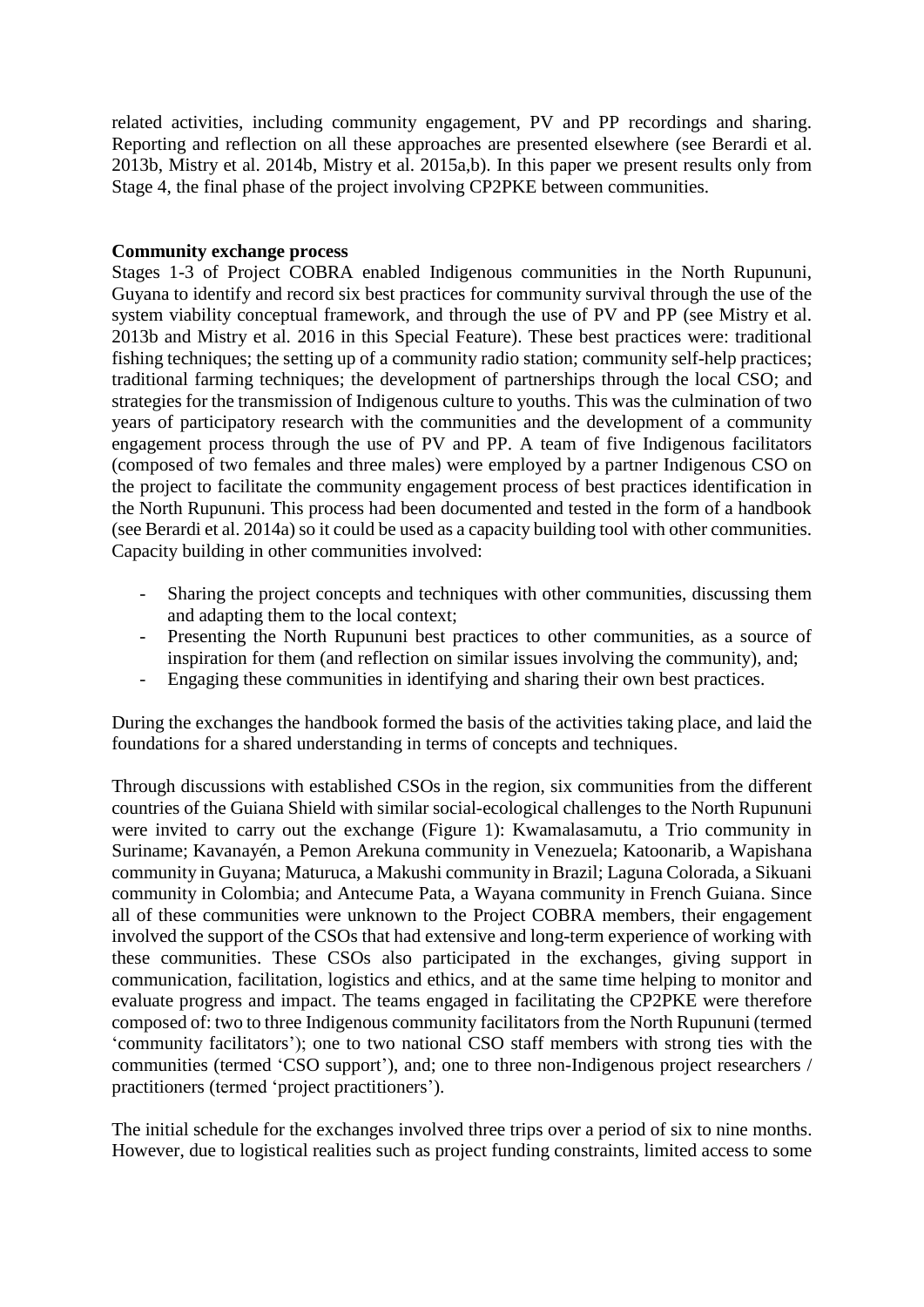areas and communities, visas, and time to deliver the programme, exchanges varied between communities. An overview of the exchanges is given in Table 1.

The first trip to each community of between five to ten days involved: presenting the project to the community and addressing any queries they may have on the aims of the CP2PKE; working with the community's governance structure to select up to twelve local community members who could work with the project over the next few months; training of these community members in the concepts and practical methods of the project; identifying the community's own best practices; identifying which North Rupununi best practice may be used to tackle one or more of the community's challenges; and developing a plan of implementation and documentation of this best practice. These activities were carried out using our participatory, visual and systemic methodological approach outlined in the COBRA Handbook (Berardi et al. 2014a). During the days spent in the community, many community screenings also took place to present the training outputs and North Rupununi best practices to the wider community. At the end of the training, a team of up to ten trainees were left in charge of documenting their community owned solution and to implement the North Rupununi best practice (see Table 2).

The second trip of between five and seven days occurred after a period of two to four months, with the objective to evaluate progress and to provide further support and capacity building in project concepts and methods. A final trip of between five and seven days was organised after another period of two to four months, to carry out a final assessment of the best practices' transferability, its impact on the community and on the local participants. During these last trips, support was also given to finalise their films and photostories. These can all be viewed on the Project COBRA website at [www.projectcobra.org.](http://www.projectcobra.org/) Finally, discussions were carried out to plan future community-based activities using the project concepts and methods, in order to encourage the sustainability of the project intervention. This included preparations for, and attendance at, a 'Guiana Shield Indigenous Participatory Film Festival' which invited all community members involved in the project to showcase their community owned solutions. The film festival took place in Georgetown, Guyana, in September 2014.

# **KNOWLEDGE EXCHANGE EVALUATION**

Our evaluation of the CP2PKE involved two tasks. Firstly, an assessment of the capacity building of participants which focused on developing a shared understanding of the concepts (e.g. community owned solutions, system viability) and communication approach (PP and PV). We hypothesised that the CP2PKE would be more effective if communities that spoke different languages and had distinct histories could at least share common concepts and techniques. This laid the ground work for the second part of the CP2PKE evaluation which investigated the impact of the sharing of best practices. In particular, we wanted to focus on investigating whether the CP2PKE of best practices inspired communities to take action in relation to their own challenges. Part of this investigation also looked at the impact of practical issues on the CP2PKE, such as the length of community engagement and the impact of language barriers.

Within the project, the evaluation carried out was established in order to find out whether: (1) participants in the project engaged with the general objectives of the CP2PKE, and discussed and redefined these objectives to suit their specific context and culture; (2) participants were able to interpret the concepts and the tools used to carry out the CP2PKE through their own culturally specific understanding, they critically engaged with these concepts and tools, and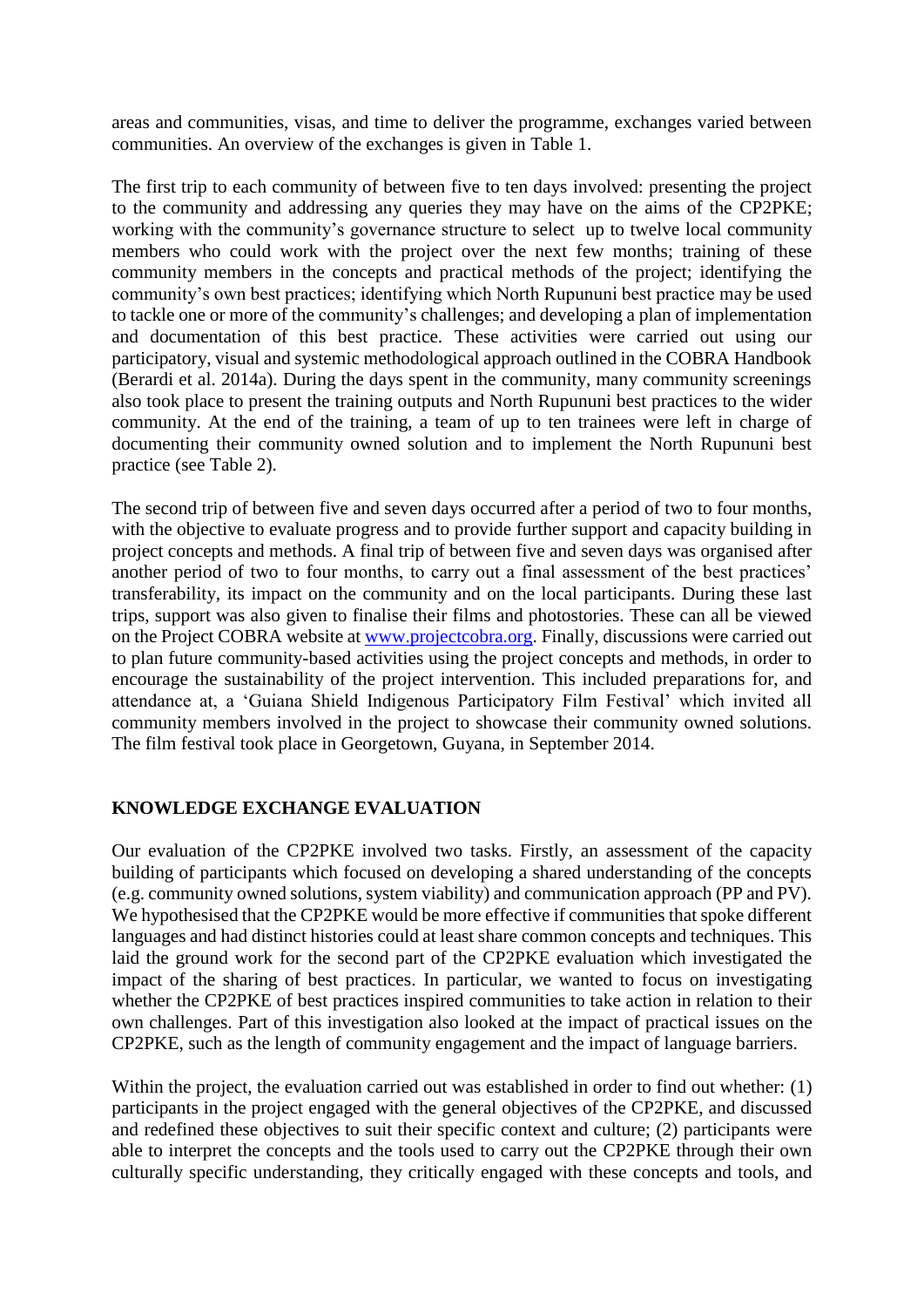proposed their views and interpretation on them, leading to a re-definition of concepts and tools in a locally owned way; (3) participants engaged with their wider community to help in the presentation, discussion and implementation of the North Rupununi best practices, and; (4) the North Rupununi best practices had an impact on host communities (as a source of inspiration for developing their own practices for facing up to current and emerging challenges). This enabled us to develop a program for evaluating in what way the participants' capacity had been built, how this capacity was put in practice, and in what way this has benefitted the wider community. In addition, we collected quantitative and qualitative data about participants, the community, the characteristics of each trip and the teams facilitating the exchange, to understand contextual factors that could influence the impact of the CP2PKE.

Table 3 shows the different forms of monitoring and evaluation that took place during the whole period of engagement with each community. In the three communities of Kwamalasamutu, Kavanayén and Katoonarib, monitoring and evaluation took place during every visit, and more in-depth impact work at community level was possible. In Maturuca and Laguna Colorada, community impact was derived from the participants, consultant reports and anecdotal evidence such as email correspondences. In Antecume Pata, community impact was assessed but was limited by lack of wider participation. Furthermore, the local participants in Antecume Pata chose a North Rupununi solution that did not require much community involvement, therefore limiting a comprehensive evaluation of the CP2PKE in this case.

The assessment at the participant level was carried out through 78 individual interviews (26 COBRA participants over 3 trips), 2 focus groups and 5 peer-to-peer interviews. In the case of the peer-to-peer interviews, this is where small groups of participants (2-4) discussed their experiences of the CP2PKE process, with one of them taking down notes of the highlights of the discussion. At the community level, we analysed 115 individual questionnaires and 1 focus group. At the consultant level, 12 reports and evaluations were analysed. Finally, 15 end of trip COBRA team group evaluations, as well as 17 reflective diaries, were also used as data to better understand the impact and success factors of the exchange. Both the consultant reports and COBRA team evaluations provided additional observations on the experiences of both the community participants and the wider community.

This data was organised into individual participant and community responses, and then coded to elicit themes related to the transferability of concepts and techniques, and the impact of implementation of best practices. All qualitative analysis took place using the NVivo software using initial categories created in order to focus on the elements that would demonstrate the impact of our activities in the communities. However, it was an iterative process and new categories emerged during the analyses that were then incorporated into the final results.

#### **RESULTS**

The key themes that emerged for successful transferability of project approaches include Indigenous facilitators as key participants in the exchange, peer-to-peer learning, as well as the design of the exchange and the local training context. Similarly, the local context played an important role in determining the impact of best practice sharing on communities, as was peerto-peer learning. We explain these in detail below.

#### **Criteria for successful transferability of project approaches**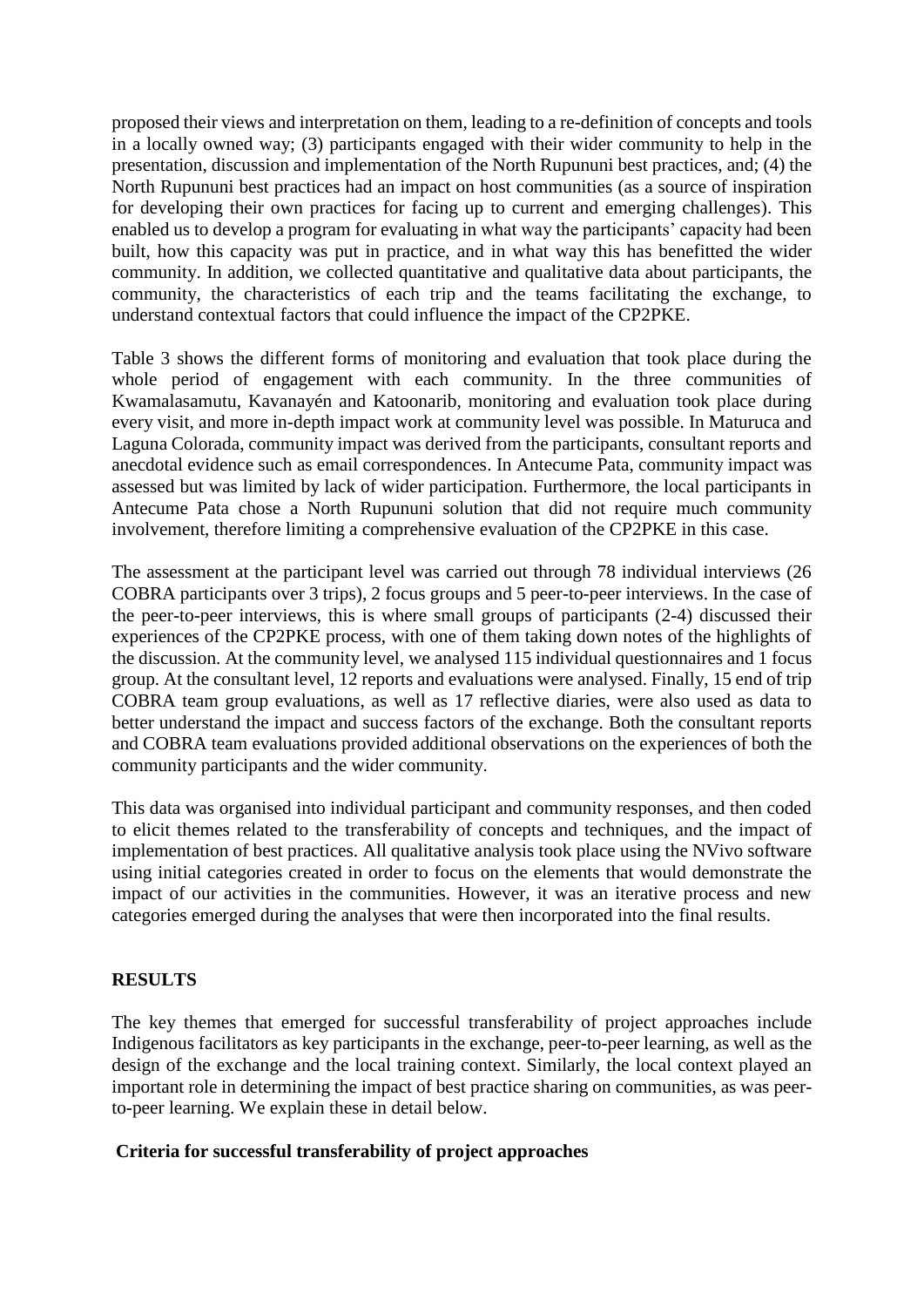#### *Indigenous facilitators for peer-to-peer learning*

Our results from the participant interviews demonstrate that the most popular perceived benefits from an Indigenous exchange were "*enjoying learning from them* [the Indigenous COBRA facilitators]", with six participants also indicating that it was "*good to have an Indigenous cultural exchange*". The interviews and our own observations indicated that Indigenous facilitators from the North Rupununi were able to explain the project concepts and techniques in their own words, and could give examples that people could relate to. Having an intimate experience of community challenges and dynamics, they would often adapt and deliver messages according to their in-depth understanding of the local context. They also facilitated a climate of trust, as participants knew, and could see from the videos and photostories presented, that the facilitators came from similar backgrounds and could understand the local context better than non-Indigenous facilitators. At the same time, local participants felt more at ease asking questions and coming forward with their ideas and views with the Indigenous researchers. As one participant from Katoonarib says:

### "*When white person come, it's white man business. But with* [Project COBRA Indigenous facilitators], *it's our own people*".

Another participant from Katoonarib said that she "*Liked it that not white people coming, but more Amerindians*." A participant from Antecume Pata mentioned that "*they* [Project COBRA Indigenous facilitators] *live like us a bit, they do cashiri, they hunt, they fish, they do everything, they party…we are the same*". This community's local leader indicated that he would not have approved the project without the involvement of Indigenous facilitators.

However, being an Indigenous facilitator was not without its challenges. Some Indigenous communities were used to non-Indigenous professionals working for national and international agencies and/or on projects. Seeing an Indigenous person taking the lead on community engagement was a new experience which did raise issues, both in the way the Indigenous facilitators perceived themselves, and doubts about their role within some Indigenous communities. These issues of positionality as an insider or outsider have been explored in detail within Mistry et al. (2015b).

#### *Peer-to-peer learning for concepts and technique transferability*

In terms of concepts, Indigenous facilitators could illustrate ideas with a wide range of examples from their own communities. For example, in Antecume Pata, an understanding of community survival strategies was facilitated through drawings developed by community facilitators in order to illustrate their local understanding of the various strategies available to communities. This activity was perceived by participants to be engaging and participants very quickly gained an understanding of the different survival strategies available to communities. In terms of techniques, many participants said they enjoyed learning how to use ICTs with the community facilitators. The fact that peers were able to manage the technologies and then teach them gave confidence to the participants, conveying the message that these were not just "*white people's*" tools. Furthermore, techniques could be taught, again, using their own understandings and language. For example, participants in Katoonarib said:

"*When foreigners come, people say they are using us and our resources. When Indigenous people come, who have shared their experience with the foreigners, we can see if it benefits, it*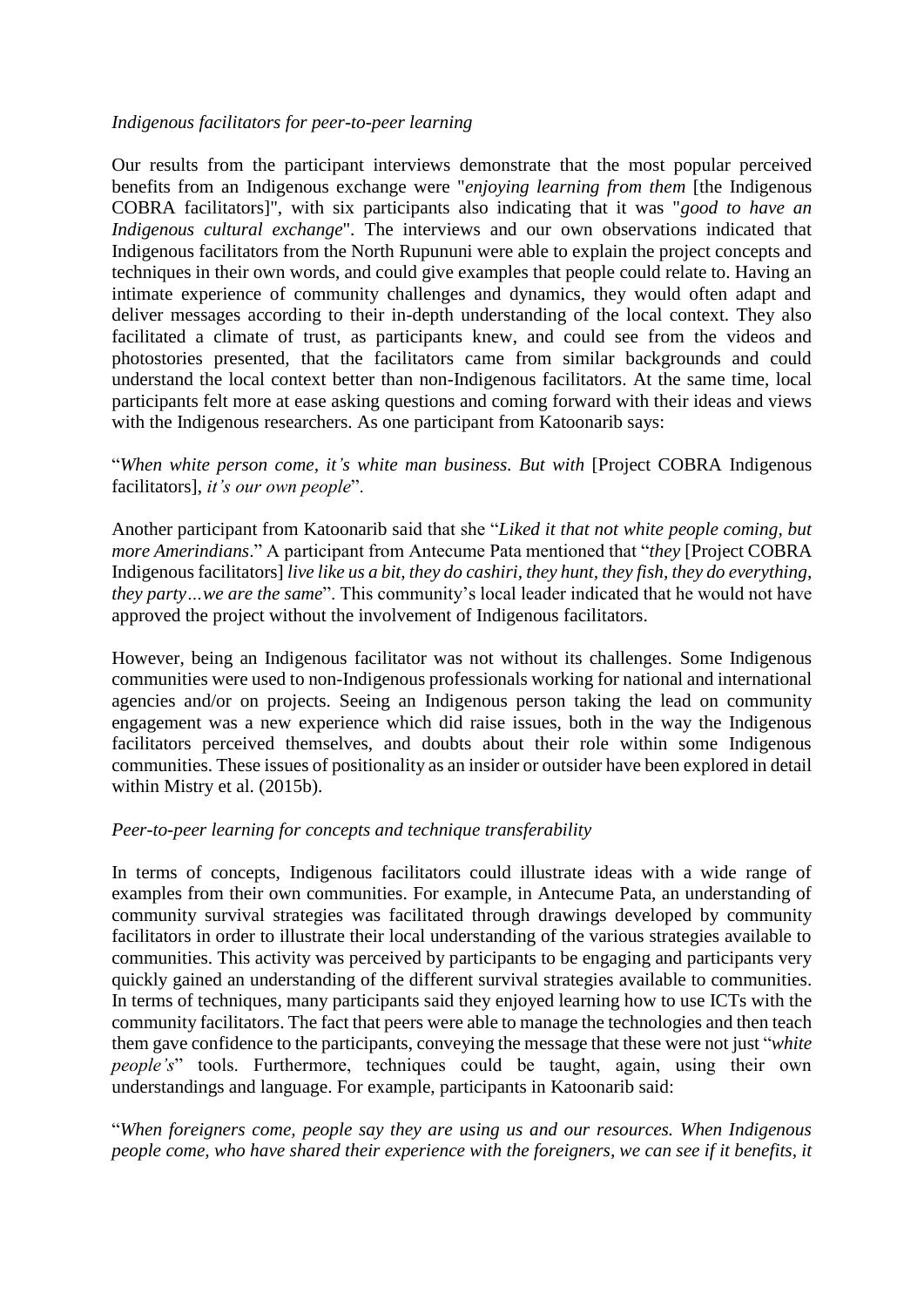*gives us confidence. People from the North Rupununi have ideas how they can make things happen, how to improve*".

"*A* [female Indigenous facilitator] *gave really nice explanations – she has nice mind. I feel frightened to ask B* [male Indigenous facilitator], *we're afraid to ask men. But she tells in easiest way. I learnt about equipment, meeting people, computer*" (female participant, Katoonarib).

This last quote also underlines the success of having both males and females within the team of Indigenous facilitators, as this helps ensure that all participants can be fully included in the process.

#### *Design of exchange and local training context*

Some of the key criteria that we analysed was the effect of the number of visits and length of engagement with the community on the success, or not, of the CP2PKE. Our initial plan envisaged an engagement taking place over a period of approximately six months, with three visits to each community in order to deliver initial training, evaluate the process and give support if necessary. However, as Table 1 shows, communities were not all engaged over the same length of time, neither did they have the same number of visits. The impact appears particularly clear for the community of Katoonarib. Here, participants benefitted from four visits from community facilitators over a period of six months, which gave them many more opportunities to exchange with facilitators and deepen their understanding of concepts and techniques. Katoonarib was geographically and culturally quite close to the North Rupununi, within the same country and region, and was therefore the easiest community to reach. This enabled the Indigenous researchers to independently organise a fourth trip to Katoonarib, with minimal involvement of project practitioners, in order to carry out a stronger follow up of the project.

Logistics, budgeting and planning to visit communities in distant and foreign settings were significantly more complex. Participants from the communities of Antecume Pata and Maturuca, which both showed low levels of understanding of concepts and techniques, were only visited twice. In Antecume Pata, only two trips were carried out over a period of three months. As the CSO support states in her evaluation of the final trip "*they fairly understood the purpose of the project (medium level). Nevertheless, I think a third visit in the community would have increased the level of understanding of the purpose of the project*".

Another criterion that we focused on in the evaluation of the impact of the CP2PKE was the composition of the team delivering the capacity building. This was a key factor especially in the first trip, where a community was engaged for the first time and key workshops were taking place to transmit an understanding of the project and its core aims and approaches. The tasks carried out by the different members in charge of delivering the training on the first trip were numerous: meeting with community leaders, planning for delivery of the workshops, facilitating the workshops, translating, evaluating activities, supporting the process, adapting the process according to the context, engaging with the whole community and the supporting CSOs, and capacity building. Our results show that there is an optimal team composition for an effective exchange:

- at least two Indigenous facilitators (male and female),

- at least one CSO support with extensive experience of engagement with the local community,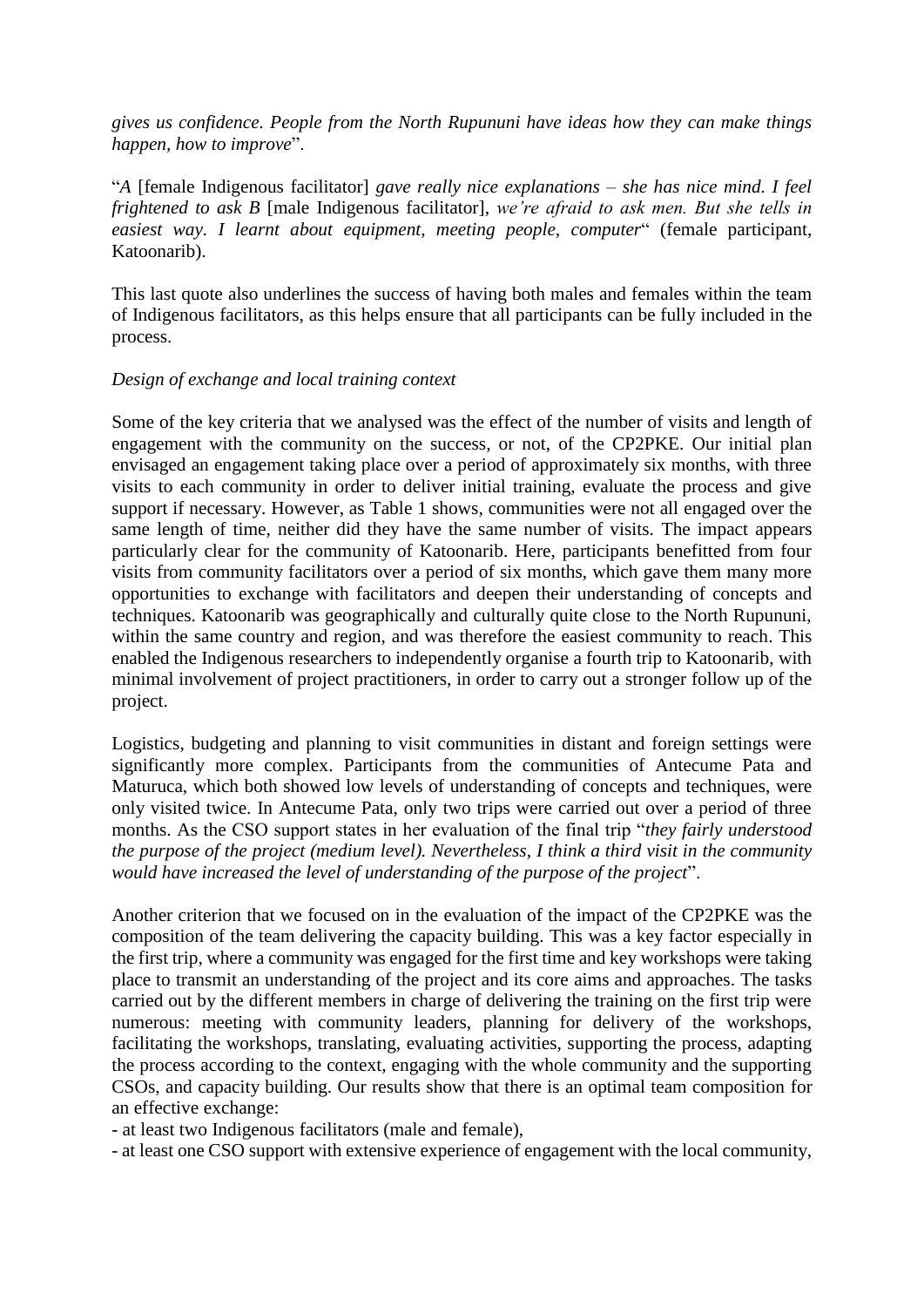- at least two project practitioners (with at least one with extensive experience of concepts and techniques and one in charge of translations if necessary).

Local to national CSOs are crucial in order to implement an exchange, especially within a short period of time. In our case, they had in-depth knowledge of the context, extensive knowledge of participants and community dynamics, and could advise on appropriate methods and techniques to engage with the participants and the wider community. CSOs also monitored activities between the exchange visits and provided useful information for adapting our standard methods according to the context. Our CSO support also ensured that proper protocol was followed in order to have as much community engagement as possible.

Project practitioners' tasks were to support the process of delivering the activities (planning, adapting, discussing) and evaluating the process. Project practitioners also had the responsibility of building the capacity of Indigenous facilitators. In some cases, project practitioners also had to carry out translations during workshops. Our results indicate that the bigger the team of practitioners is on the first trip, the higher the chances are to transfer concepts and build capacity in the use of techniques. In Katoonarib, where the highest levels of understanding and technical competency were reached, three project practitioners were present on the first trip, most of them with several years of experience in community capacity building. This was in addition to two Indigenous facilitators. Being a bigger team meant that tasks could be divided between several people and, therefore the delivery of the training could be more time-efficient.

We also evaluated the impact of the characteristics of local participants on the CP2PKE (Table 4). Some key characteristics of local participants can help to explain the success or challenges in engaging participants in concepts and techniques. These include experience of working in other projects, gender and age composition of the team, availability and motivation. Our data shows that a mixed team composed of young people and elders has a higher probability of understanding concepts and methods. Katoonarib's team of local participants had an age difference of 33 years between the oldest and the youngest participant. On the other hand, in Kwamalsamutu and Antecume Pata, where understanding was the lowest, the age range was only 10 years. In a mixed group, according to age, gender, and experiences in previous projects, different interpretations and perceptions could be developed. These different levels of understanding within the group of participants could be pooled and shared, thereby enhancing understanding and engagement. The sharing of views occurred during the workshops, as participants were encouraged to contribute their views, but also during practical activities and in the wider community engagement. Having a mixed team meant that different people were available at different times so there was always a critical mass of participants to spend on the tasks. Participants had different types of responsibilities according to their age, gender, commitments, occupations, etc. This enabled collective ownership of the initiative which in turn supported perseverance with implementation of tasks once the exchange visits had ended.

We also looked at the setting of the training as a potential characteristic that could determine the impact of the CP2PKE. In the majority of contexts, initial engagement and training was carried out within the participants' communities. As a result, concepts and ideas presented could be very rapidly related to their own community context, especially during the training in PV and PP techniques which involved practical activities within the community. This can be of significant help to encourage ownership of concepts, to give a familiar meaning to them. This could be one of the reasons why the participants from Maturuca had a relatively low level of understanding compared to other participants. They were invited to the North Rupununi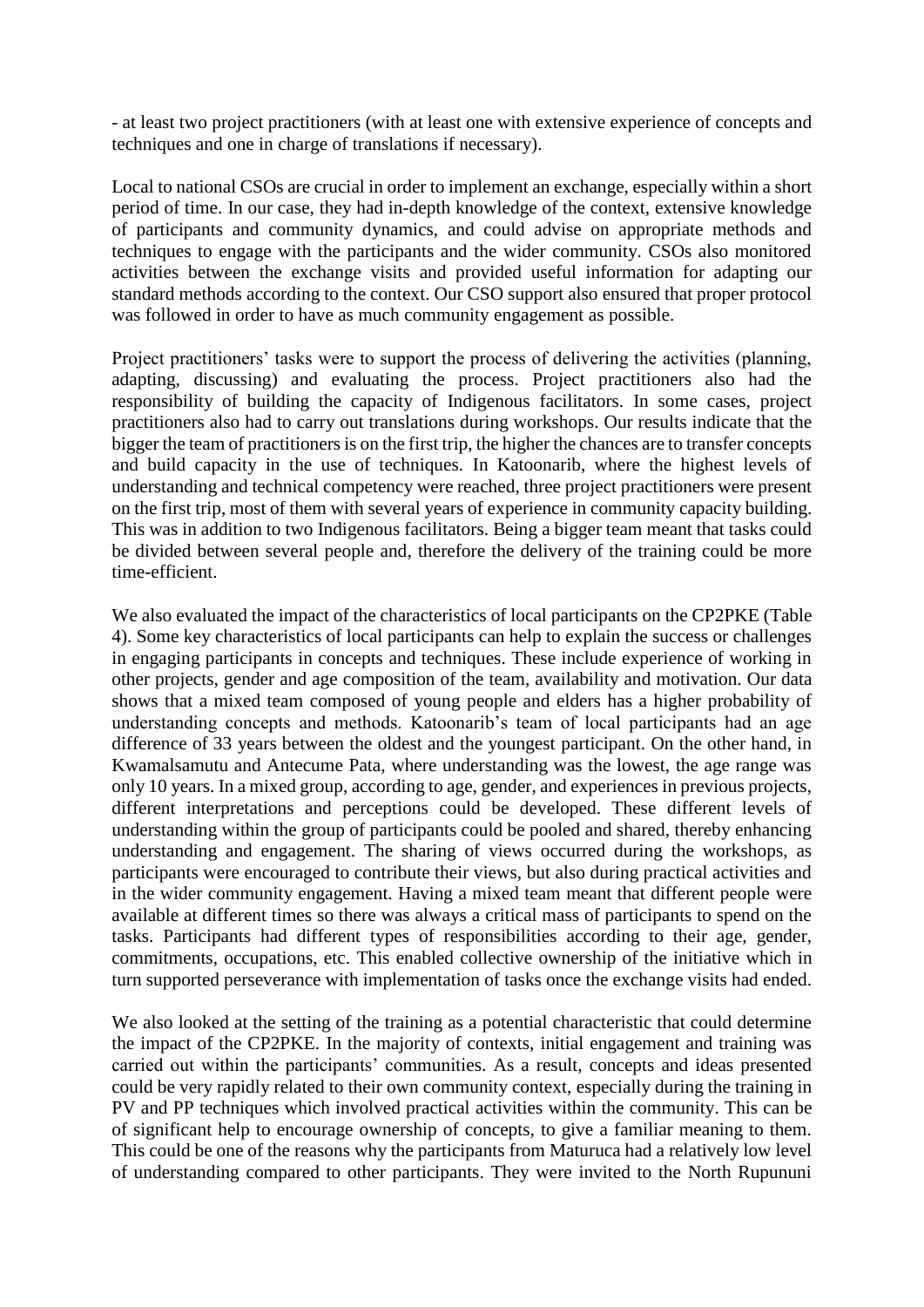(Guyana) in order to engage with the project and be trained. As a consequence, concepts were explored in a non-familiar context and did not allow these participants to gain a full ownership or understanding through an embedded, experiential learning process within their own communities.

An additional criterion for evaluating the impact of the CP2PKE was the quality of communication between facilitators and participants. An undeniable factor for building capacity in concepts and techniques is the fluidity of communication between community facilitators and local participants. However, in order to work with the communities of Antecume Pata, Maturuca, Kavanayén, Laguna Colorada and Kwamalasamutu, translation was constantly required. One level of translation was required in Kavanayén and Laguna Colorada (Spanish-English), Antecume Pata (French-English) and Maturuca (Portuguese-English). Two to three levels of translation were needed in Kwamalasamutu (Trio-Surinamese/Dutch-English). As recorded in a field report, "*this significantly impacted the dynamics of the workshops. Activities need to be significantly adapted if working in such a context, by making discussions/explanations as simple and concise as possible, with more emphasis on action. Otherwise, the activities become very difficult to follow for the participants*". We observed that participants felt less shy to express their doubts or ask questions if they could address them directly to the Indigenous facilitators rather than having to go through translators, who were often non-Indigenous. Katoonarib, where a very good understanding of the CP2PKE process and objectives was achieved, was the only community where facilitators and local participants could communicate directly to each other. In Antecume Pata, one participant mentioned that although all discussions were translated in French, competency in French did not enable her to follow everything: "*It* [the training] *was not too difficult, but what was difficult was the French, I forgot a bit how to speak French*". Language was therefore a strong barrier during the exchange process. Although the CSO support and research team members were careful to translate accurately, the mere act of translation had the effect of diminishing the peer-to-peer interactivity, thereby taking a significant amount of time out of other activities. We would therefore suggest that the capacity to transfer concepts directly, peer-to-peer, without translations, would significantly enhance the process of transferability.

The final criterion that we looked at was the ICT experience and skills of participants. Previous ICT experience in the local participant team was a factor in the level of understanding reached in techniques and concepts. At the end of the community engagement, participants in Kavanayén, Maturuca and Antecume Pata were technically more independent than participants from Katoonarib or Kwamalasamutu, who had no experience in ICT before the project. Teaching ICT skills can be extremely time-consuming, especially with participants who have barely ever touched a computer before. As a consequence, when significant time was needed for ICT capacity building, it became challenging to focus in great depth on building conceptual understanding. This was particularly the case in Kwamalasamutu as the following quotes illustrate: "*The participants had very limited (if any) IT skills. After two weeks, we had a feeling very few of them could carry out tasks independently. If working in such contexts and for only a limited period of time, it is important for the participants to practice these skills a little bit every day and as part of each activity*" (project practitioner, Kwamalsamutu).

#### **Criteria for the impact of sharing best practices at community level**

*Local factors affecting community best practice impact*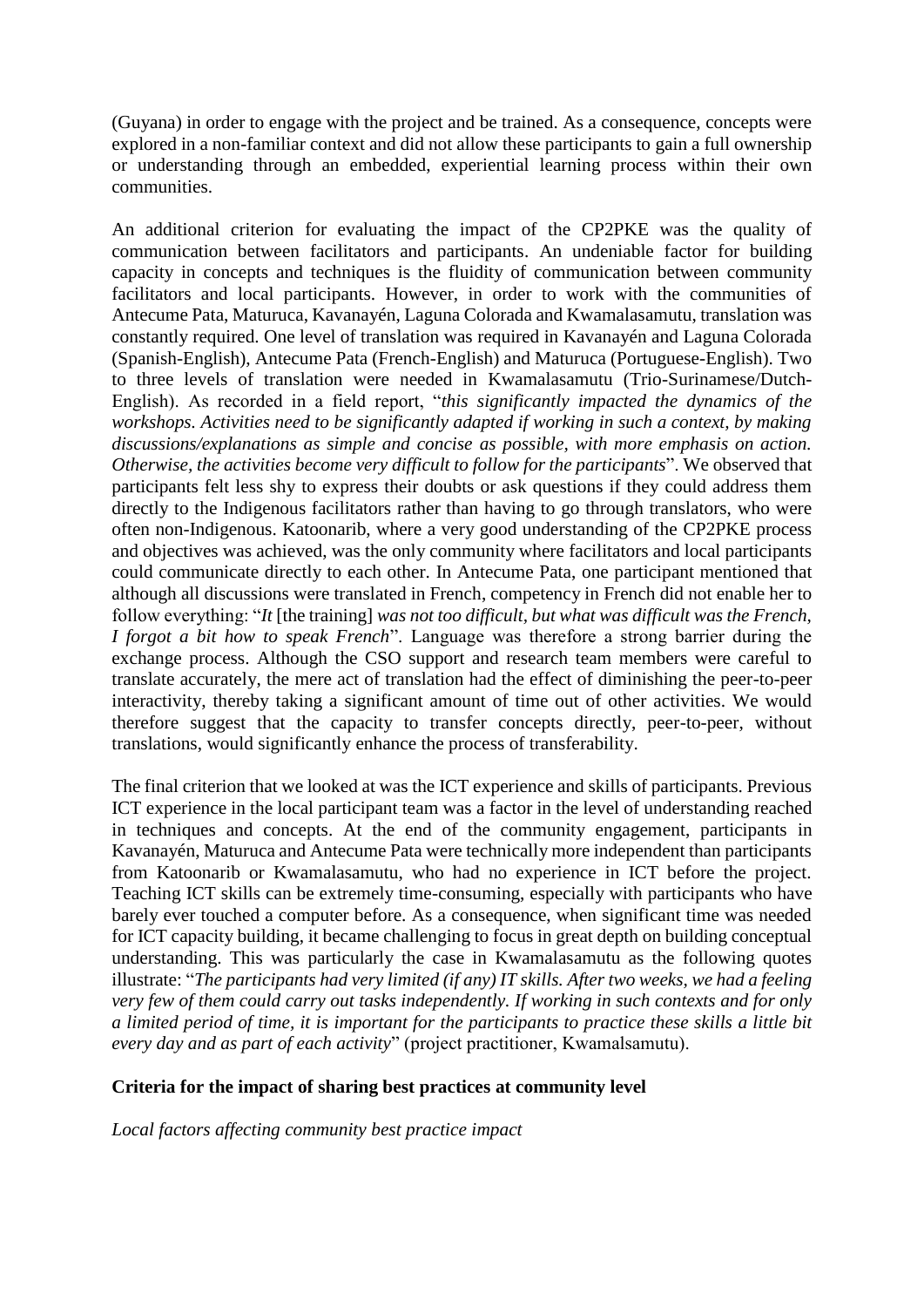Each community selected a best practice from the North Rupununi that was inspiring for the community to adapt and implement (see Table 2). Table 5 summarises the extent to which the best practice implementation was achieved, the main challenges and successes mentioned by participants and wider community members, and whether they had plans to continue the activities in the future. Results demonstrate that the most common reason given for the successful implementation of the best practice was effective interaction and engagement with the wider community, whilst common challenges included the absence of community engagement, lack of resources or funding, poor organisation of the team, and lack of time. Difficulties in engaging the wider community depended on several reasons. One of them was the lack of participation of the community in events organized by the local team to promote the project activities. In Antecume Pata, for example, screening films and organising meetings in the evenings to present the best practices attracted few members of the community. As a consequence, the community was widely ill-informed about an important aspect of the project, which was the best practice exchange.

Moreover, in several contexts the relatively young age of the local team members made it difficult for them to be heard by the rest of the community, especially when local leaders did not sufficiently support the activities. In Antecume Pata, although the leader had approved the project and gave all the technical support he could to guarantee good development of the capacity building events, he did not help in calling people for informative meetings, would not always attend the meetings, and would very seldom lead them. This impacted the project in the sense that the young local team lacked the initiative or courage to ensure that their work was being properly communicated to the rest of the village. A quote from a participant in Katoonarib illustrates this point: "*… the Toshao* [community leader] *didn't show interest for the activity that was plan by the team… as a leader of the community, he should have shown some extent of attention to the work they are doing*". On the other hand, in Kwamalasamutu, key community members participated in choosing the North Rupununi best practice, including leaders, which guaranteed a very high impact in the process of implementation, despite all the other challenges met in this particular community. Leaders became aware of the main weakness of their community through the screening of the North Rupununi best practices, felt ashamed that they could not deal with community mobilisation in the same way the North Rupununi communities did, became extremely motivated to implement this practice in their own community, and eventually made it happen.

Another critical issue on engaging the wider community was team work and communication with the community. Local team members often did not believe enough in their ability to carry out the activities, they were shy, and afraid to fail, which made it much more difficult to engage the rest of the village. In Antecume Pata, where the local participants' team was young and inexperienced, many were frightened to talk with the leaders or take the initiative on organising informative meetings with the wider community. As one Antecume Pata participant says: "*For me it was difficult to present in front of people, it was the first time, I never did it before*". As a consequence, there was significant reliance on the CSO support worker for taking on the community engagement process.

Group coordination was another relevant issue. As stated by a community facilitator in Katoonarib: "*Group dynamics had been problematic in that the coordination of the activities was dependent on the specific persons assigned for the activity. Individuals felt that there was no proper coordination and group work and cooperation in general*". In Kavanayén, participants formed a core group of highly motivated people who were already trying to implement some aspects of the best practice they chose before the arrival of the CP2PKE in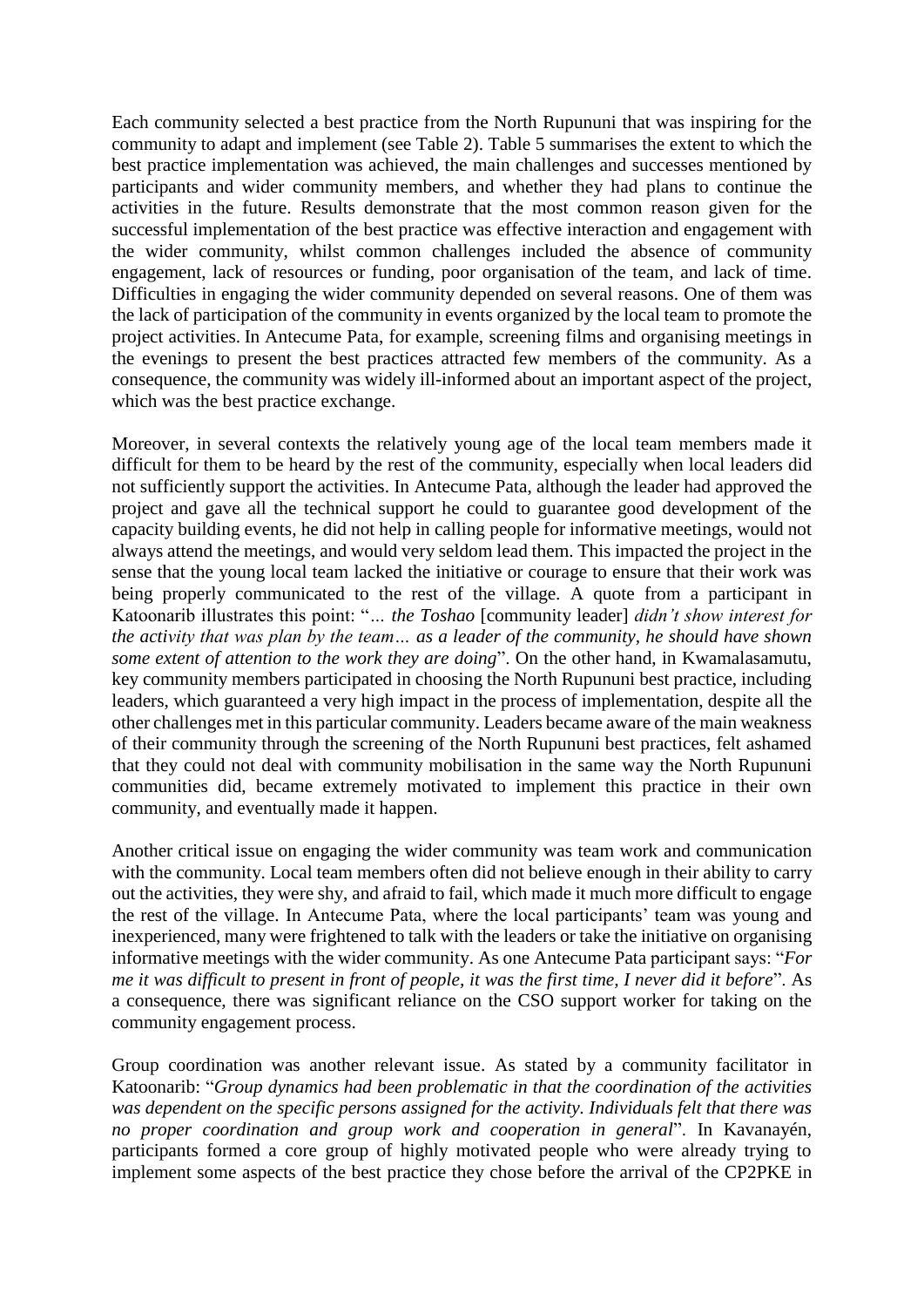the community. As a consequence, although people in the village were not always aware of the project context, the impact of all the activities developed to implement cultural transmission was very high.

### *Transferability of best practices to the wider community*

The best practices presented from the North Rupununi were often found to be inspirational for the local participants as well as the community. Watching videos and photostories of how people in the North Rupununi managed to carry out successful practices enabled the communities to compare the North Rupununi situation with their own, be inspired, trigger some reflection and be motivated to apply similar practices. It created a climate of solidarity as much as an atmosphere of 'teaching', which supported the process in all contexts. The following are several quotes collected from people attending community meetings that illustrate this:

"*I never had interest in culture, but when I saw the culture video* [from North Rupununi] *I became keen to do things I never had interest before, dances, language. It helped me become interested in my own culture. Before I wanted to learn Portuguese, but now I want to learn Wapishana – better to learn own language first before adapting to someone else's culture*" (Katoonarib participant).

"*Yes, it was interesting because they presented the posters they made, some stories about their village, I was happy to see these, it gives ideas to do some things*" (participant, Anetcume Pata).

"*Liked looking at their* [North Rupununi] *videos/photos, got inspired by their culture video. Asked, why aren't we doing it*?" (Katoonarib participant).

The CSO support observed the same phenomena, as they state in the following quotes:

"*We consider that the training and exchange with the North Rupununi community was a catalyst and a stimulus to imitate the process undertaken by Project COBRA in other countries as Guyana and Suriname, in finding solutions and identifying challenges of the Kavanayén community*" (CSO support, Kavanayén).

"*The greatest impact was the realization that other Indigenous peoples in similar geographical and cultural context, have advanced and reached significant levels of organization and leadership*" (CSO support, Laguna Colorada).

Repetitive screenings and communicating progress within the wider community helped build legitimacy within the communities and facilitated support of the whole process: villagers were less reluctant to be interviewed, and more motivated to participate. In Antecume Pata, for example, where the total engagement period was extremely short and community participation challenging, the CP2PKE only managed to attract some positive attention from villagers at the end of the second visit: people became curious and came to observe progress, and the team finally began to see more participation at screenings.

# *Peer to peer learning for making change*

In the contexts where greater team work and group interaction took place, our evaluation shows how participants and the wider community reached a new level of understanding of the challenges encountered in their communities and potential solutions for addressing these. For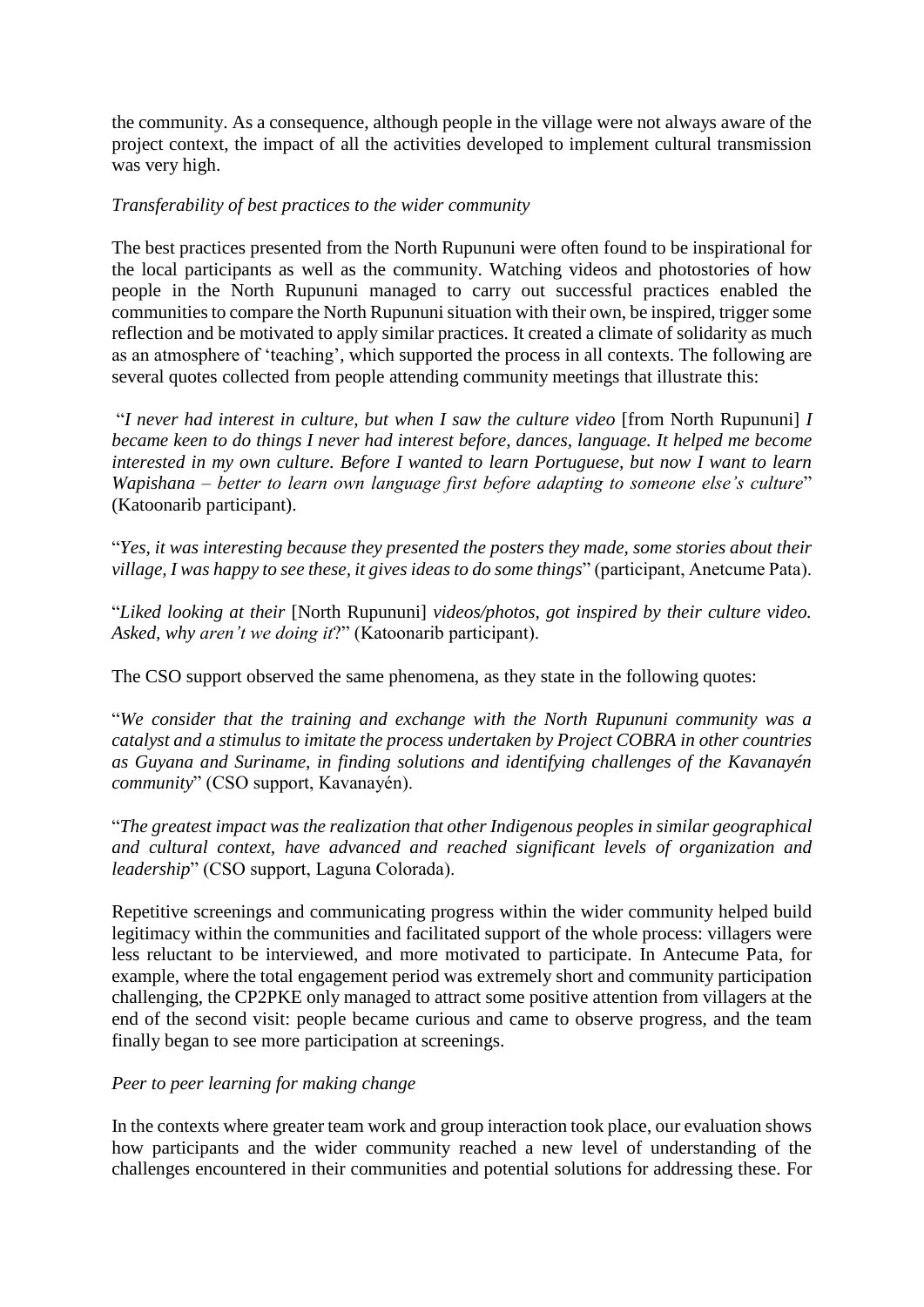example, in Antecume Pata and Kwamalasamutu, issues such as an unrepaired bridge or an unrepaired *tucuspan* (meeting house) were linked to issues of internal governance and community spirit, rather than lack of funding from the government. Confidence to make a change was transmitted to communities, as solutions working in other (yet similar) contexts appealed to feelings of Indigenous and community pride, observing that if other Indigenous communities could do it, then surely they could do it as well. Furthermore, organisational skills were built, although they were not the explicit target of the CP2PKE. As a result of the confidence building, strengthening of knowledge and organisational capacity, the change linked to the implementation of the best practices was rapid. In all communities, within six months, a new practice was in place. For example, in Katoonarib and Kavanayén, a successful culture group was created, and in Kwamalasamutu, a bridge had been repaired within three months thanks to the implementation of the 'self-help' best practice.

In order to implement and document the best practices, participants and wider community members had to deal with issues related to community governance, management and planning, and communication. An important aspect of the best practice implementation was that the local participants and the wider community had to cope with these issues independently, with only limited support from the project staff members. This is maybe one of the most important outputs of this step of the CP2PKE, i.e. fostering enabling conditions for self-determination. Key soft skills, including strong leadership, good team management and planning, community togetherness and communication were identified by the local participants as key elements for implementing the best practices in their communities (Kaplan 2000, Black 2003, Mistry et al. 2009). It also contributed to building the confidence of many participants to take on new roles within their community. For example, young women in Kwamalasamutu were able to address male community leaders during public meetings, expressing their concerns regarding their leadership capacity in front of the North Rupununi Indigenous facilitators. Without the confidence building during the community exchange, such encounters would not have happened.

Yet we still felt that the timeframe for some of the interventions could have been longer. Although positive change occurred in all contexts, we found that six months was the bare minimum to ensure that the main outcomes of the initiative were reached, including the transferability of core concepts and techniques to participants and the wider community, and ensuring the successful implementation of a best practice to face up to a local challenge. For the practices that needed a significant initial input, such as implementing a community radio, six months was too short and only the crucial initial guidelines could be transferred in order to motivate the community to get the task started. In addition, CP2PKE could have been reinforced through a two-way exchange where community members and participants visited the communities where the best practice was taking place (Patel and Mitlin 2002). In this case, the limitation was not only the timeframe, but the resources available for this additional exchange. More broadly, the limited timeframe and resources available for the CP2PKE constrained the depth of the impact evaluation on the communities involved. We acknowledge that a more detailed process for social impact assessment for the community exchanges (Berardi 2013), taking into account factors such as deadweight, displacement, attribution and drop-off, while locating the impact assessment within the interests and aims of the communities themselves, rather than those of individual projects, could have been carried out. We hope to do this in future community interventions.

#### **DISCUSSION**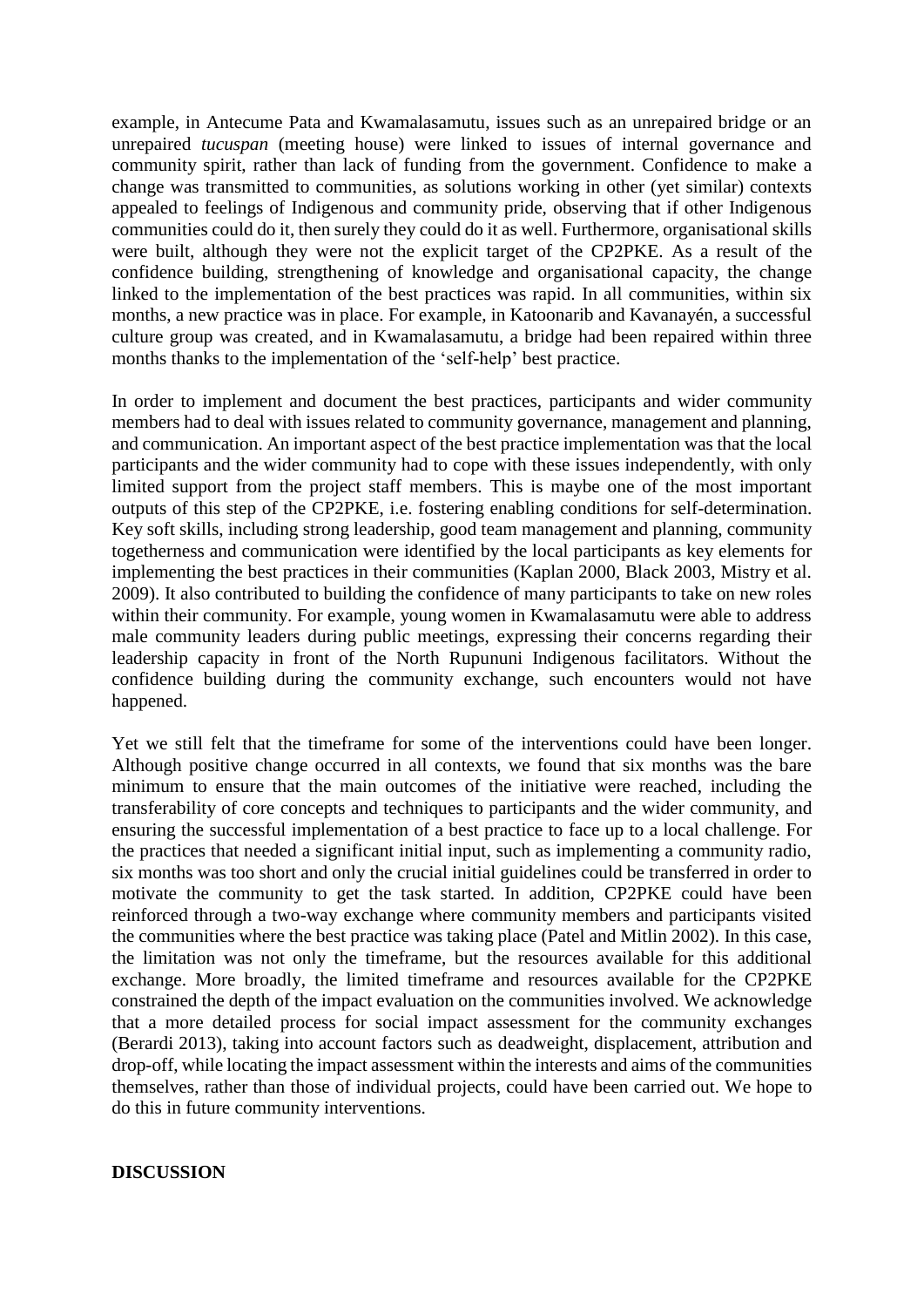Our study, based on practical criteria for evaluating the impact of a CP2PKE process, provides important evidence for the range of enabling factors that not only ensure successful CP2PKE between communities, but also contribute to meaningful impact of the exchange. This can help define optimal programmes to further consolidate this innovative practice. This study therefore fills a crucial gap in research and provides a strong baseline for the development of similar initiatives, while acknowledging the limitations imposed by delimited project-based interventions.

Our impact assessment process paralleled recommendations for knowledge exchange evaluation made by Reed et al. (2014) and Fazey et al. (2014):

- We focused on participants' priorities in terms of the challenges that the communities were facing and their own practices, rather than our own pre-definition of which challenges to address and which solutions to implement;
- We built long-term, trusting relationships based on dialogue that went beyond 'hit-andrun' interventions and instead focused on growing the relationship over an extended period of time, especially through working with established CSOs that have built these relationships before our CP2PKE process;
- We delivered tangible results as soon as possible, with community participants being able to produce their own videos and photostories from the very first day of capacity building, and then on to the more important impact of implementing community owned solutions which provided benefits to the wider community;
- We applied an evaluation process which explored the impact on a variety of stakeholders, from participants involved in the capacity building (differentiated and analysed in terms of, for example, age, gender, diverse capacity and motivation) and the wider community, including the involvement of leaders;
- We were explicit about how our CP2PKE was conceptualised and the assumptions we had in terms of expected outcomes;
- We evaluated a range of actual outcomes, some directly linked to the project objectives (implement a new practice in a community) and some which were not specifically outlined originally, but clearly emerged during the process (e.g. the strengthening of self-confidence of young community members);
- We used evaluations as part of the process of delivering the CP2PKE, involving a wide variety of stakeholders in assessing the process and adapting it according to feedback;
- We used mixed methods in the evaluation process, including one-to-one interviews, focus groups, observations and peer-to-peer interviews.

However, we also wanted to go beyond applying these generic 'good practice' principles and identify more practical recommendations than those outlined by Reed et al. (2014) and Fazey et al (2014). In our approach, we were able to implement a relatively robust evaluation process for assessing the impact of our CP2PKE, and to therefore provide practical recommendations on how to increase the success of CP2PKE initiatives beyond generic principles of good practice.

Our results highlight a number of key criteria for maximising the impact of a CP2PKE, such as the composition of the participants, the length of the exchange and the role of collaborating CSOs However, critical to the success of the exchange was the role of community facilitators. Research shows that individuals may be more likely to view information produced by those with similar interests as more credible and legitimate (e.g. Henry and Dietz 2011, Moeliono et al. 2014), and also exhibit homophily, namely the tendency for people to interact with people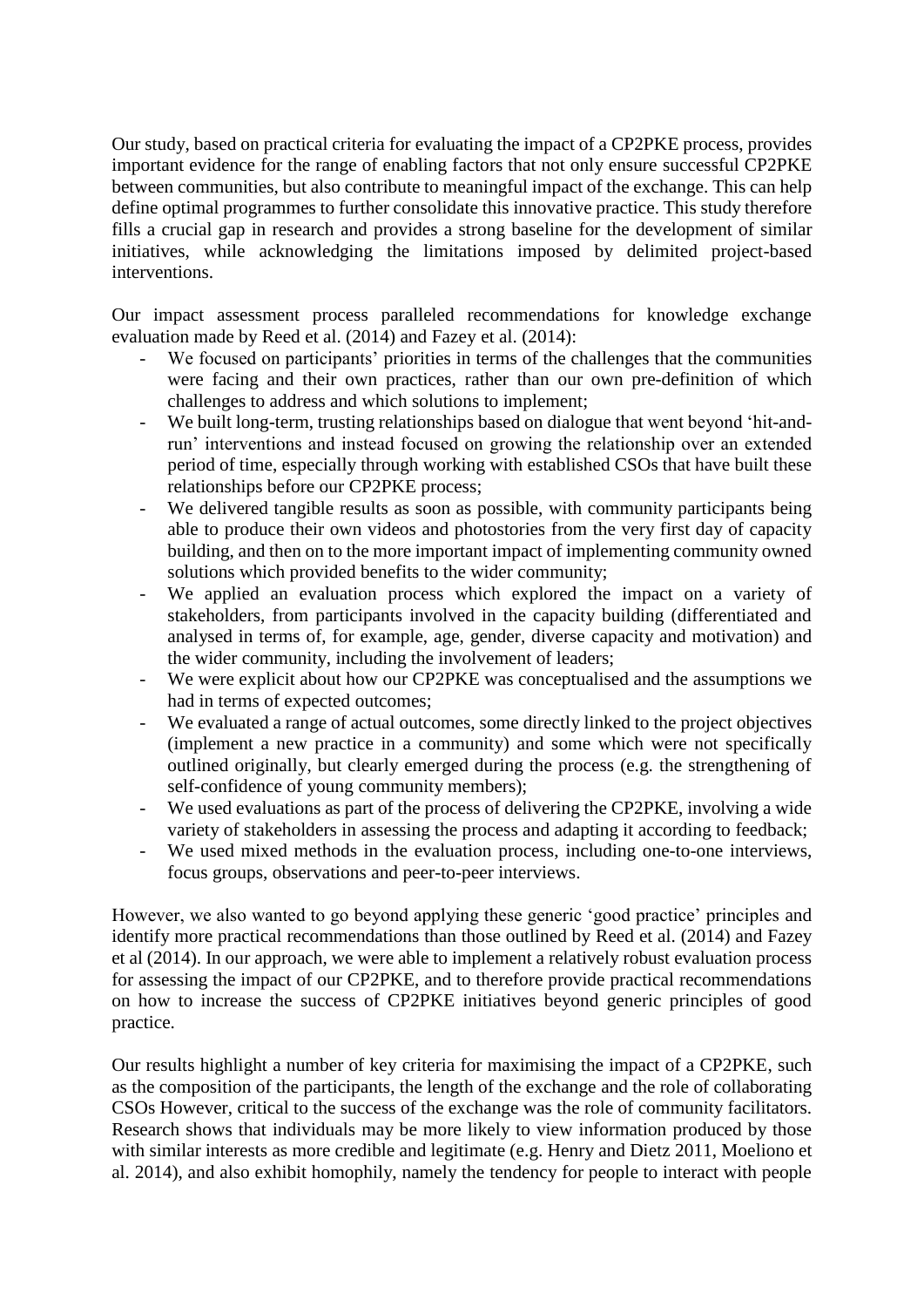similar to themselves (McPherson et al. 2001). Establishing a common understanding of concepts and tools through the community facilitators was also crucial. Our use of 'foreign' concepts such as system viability became locally owned through sharing concepts and tools and readapting them to local necessities and views. However, there are major dangers with this approach too. We faced the potential risks of 'facipulation' when promoting concepts and techniques developed within the globalising modern cultural context i.e. giving a participatory and grassroots guise to a process with the subtle aim of transferring non-Indigenous concepts, such as system viability, and ICT tools, such as videos and laptops, which may not, in fact, be compatible with the local cultural context (White and Tiongco, 1997). We have debated this issue elsewhere (Berardi et al. 2014b), but suffice to say that the process we adopted prioritised the freedom the communities themselves had to choose how the concepts and techniques were adapted and implemented on their own terms.

Participants' capacity in ICT and community infrastructure, such as access to Internet, in many cases was limited, thus making the use of participatory visual techniques and methods challenging. Nevertheless, starting from the initial capacity building training, participatory films and photostories played a fundamental role in producing tangible outputs, which helped to focus and motivate participants to undertake activities, while at the same time enabling sharing of progress with the wider community. We found that the use of PV and PP enabled participants to gain new technical capacity, but also to analyse their local practices with a new angle and gain ownership of the core concepts and techniques of the project It is clear that, as ICT communication networks and technologies become more accessible and participants become more skilled in their use, the drawbacks of using techniques such as PV and PP will diminish, with the real prospects of these techniques becoming a core part of communities' day-to-day lives and any eventual CP2PKE process. However, in our practitioner manual that underpins the process, we also suggest that advanced ICT technologies may not always be appropriate in the CP2PKE process, and that more accessible communication tools, such as hand drawings, could be used (Berardi et al. 2014a).

The focus on self-determined challenges proved to be a key step of the process. Only once the community challenges were identified could the North Rupununi best practice be chosen and implemented by the local communities. The community owned approach, especially when involving the wider community, was critical for community motivation and ownership of the process. We have started a chain of action that we hope will open opportunities for communities of the Guiana Shield to be the instigators of exchange processes. We have already seen some signs of this; the community of Maturuca is pursuing exchanges with the North Rupununi and have independently organised internships to the North Rupununi to explore ecotourism and learning languages, while at the same time inviting students to study vegetable growing in their agricultural school. Community-to-community knowledge exchange constitutes a unique opportunity to find alternative ways of dealing with climate change and complex socialecological challenges. It also provides one of the most ethically appropriate frameworks to engage research and carry-out projects with Indigenous communities, deconstructing conventional Western knowledge (Smith, 2012).

# **CONCLUSION**

Many environmental management and governance policies are unclear with regards to how the expenditure of funds for the protection and enhancement of the environment is going to be spent within the receiving institutions and communities. Our analyses show that peer-to-peer knowledge exchange for supporting and sharing community owned solutions holds great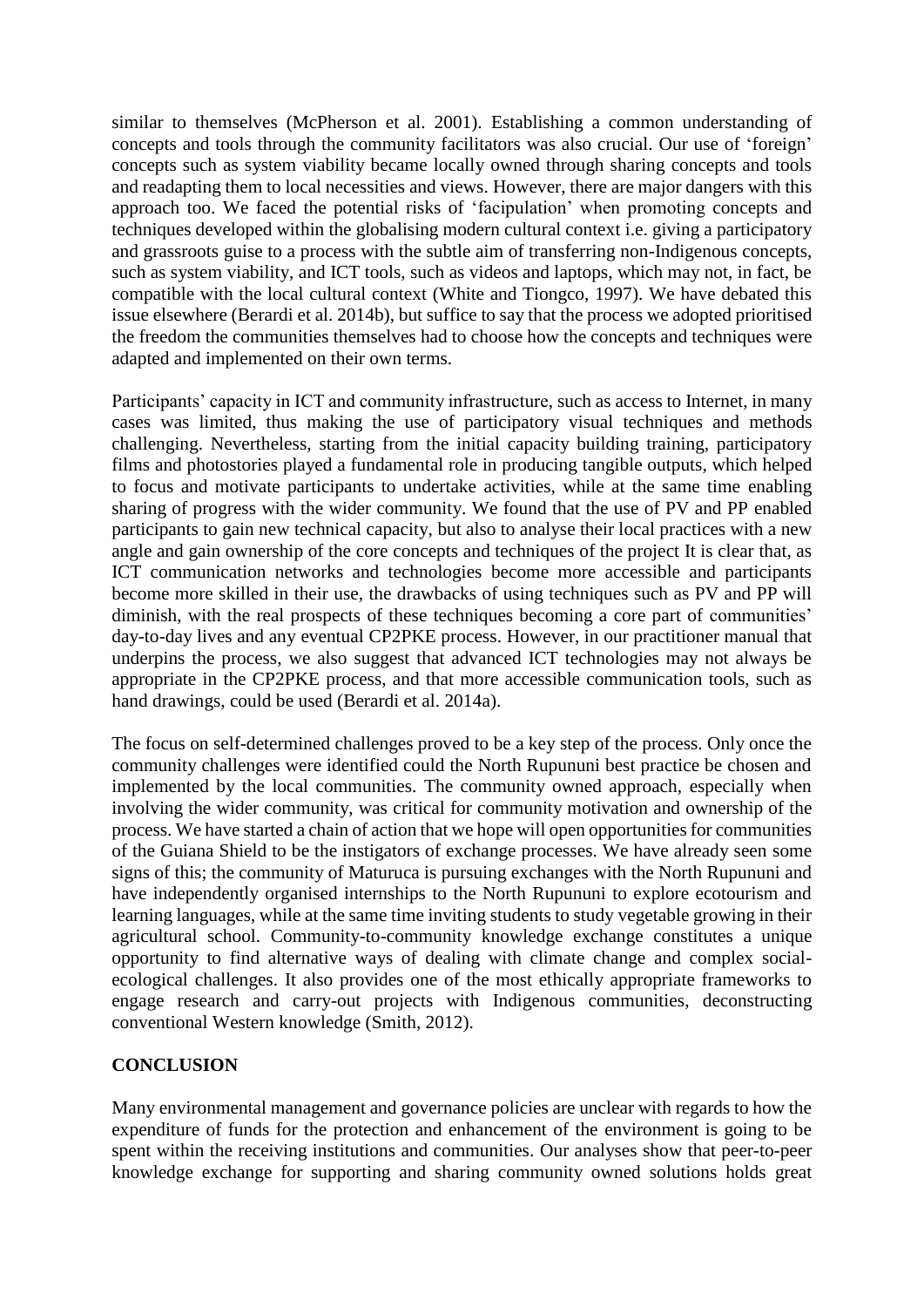promise for successful and sustainable environmental management in the Guiana Shield. Within a context characterised by Indigenous communities as the key mediators, providing funding to first identify and then help to strengthen community owned solutions through peerto-peer knowledge exchange, would be an effective mechanism for addressing the needs of protecting the environment while empowering Indigenous communities and integrating traditional sustainable livelihoods with innovations that would actually promote, rather than undermine, community cohesion and Indigenous culture.

# **LITERATURE CITED**

Armitage, D., F. Berkes, and N. Doubleday. Eds. 2007. Adaptive co-management: collaboration, learning, and multi-level governance. University of British Columbia Press, Vancouver, Canada.

Armitage, D., M. Marschke, and R. Plummer. 2008. Adaptive co-management and the paradox of learning. *Global Environmental Change* 18(1): 86-98.

Berardi, A. 2013. Social Impact Assessment and the COBRA project. Working paper, May 2013. [online] URL: https://www.academia.edu/3999151/Social\_Impact\_Assessment\_and\_the\_COBRA\_project

Berardi, A., J. Mistry, C. Tschirhart, J. Abraham, and E. Bignante. 2012. Report on the crossscalar interactions and compatibilities governing sustainable development and ecosystem service management of the Guiana Shield. [online] URL: http://projectcobra.org/wpcontent/uploads/D2.1Reportoncross-scalarinteractionsandcompatibilities3.pdf

Berardi, A., J. Mistry, C. Tschirhart, C. Verwer, R. Glastra, G. de Ville, O. Davis, C. de Souza, L. Haynes, R. Benjamin, R. Xavier, G. Albert, D. Jafferally, E. Bignante, and J. Abraham. 2013a. Second report on the cross-scalar interactions and compatibilities governing sustainable development and ecosystem service management of the Guiana Shield: drivers of social and environmental degradation, and policy responses. [online] URL: http://projectcobra.org/second-report-on-cross-scalar-actions-and-compatibilities/

Berardi, A., C. Tschirhart, J. Mistry, E. Bignante, L. Haynes, G. Albert, R. Benjamin, R. Xavier, and D. Jafferally. 2013b. From resilience to viability: a case study of indigenous communities of the North Rupununi, Guyana. *EchoGéo* 24. [online] URL: http://echogeo.revues.org/13411

Berardi, A., E. Bignante, J. Mistry, M. Simpson, C. Tschirhart, C. Verwer, and G. de Ville. 2014a. How to find and share community owned solutions. A Handbook. [online] URL: <http://projectcobra.org/how-to-find-and-share-community-owned-solutions>

Berardi, A., J. Mistry, C. Tschirhart, E. Bignante, L. Haynes, and D. Jafferally. 2014b. The COBRA Project: a community-based approach to public engagement in science. Proceedings of the 13th International Public Communication of Science and Technology Conference, 5-8 May 2014, Salvador, Brazil.

Berardi, A., J. Mistry, C. Tschirhart, E. Bignante, O. Davis, L. Haynes, R. Benjamin, G. Albert, R. Xavier, D. Jafferally, and G. De Ville. 2015. Applying the system viability framework for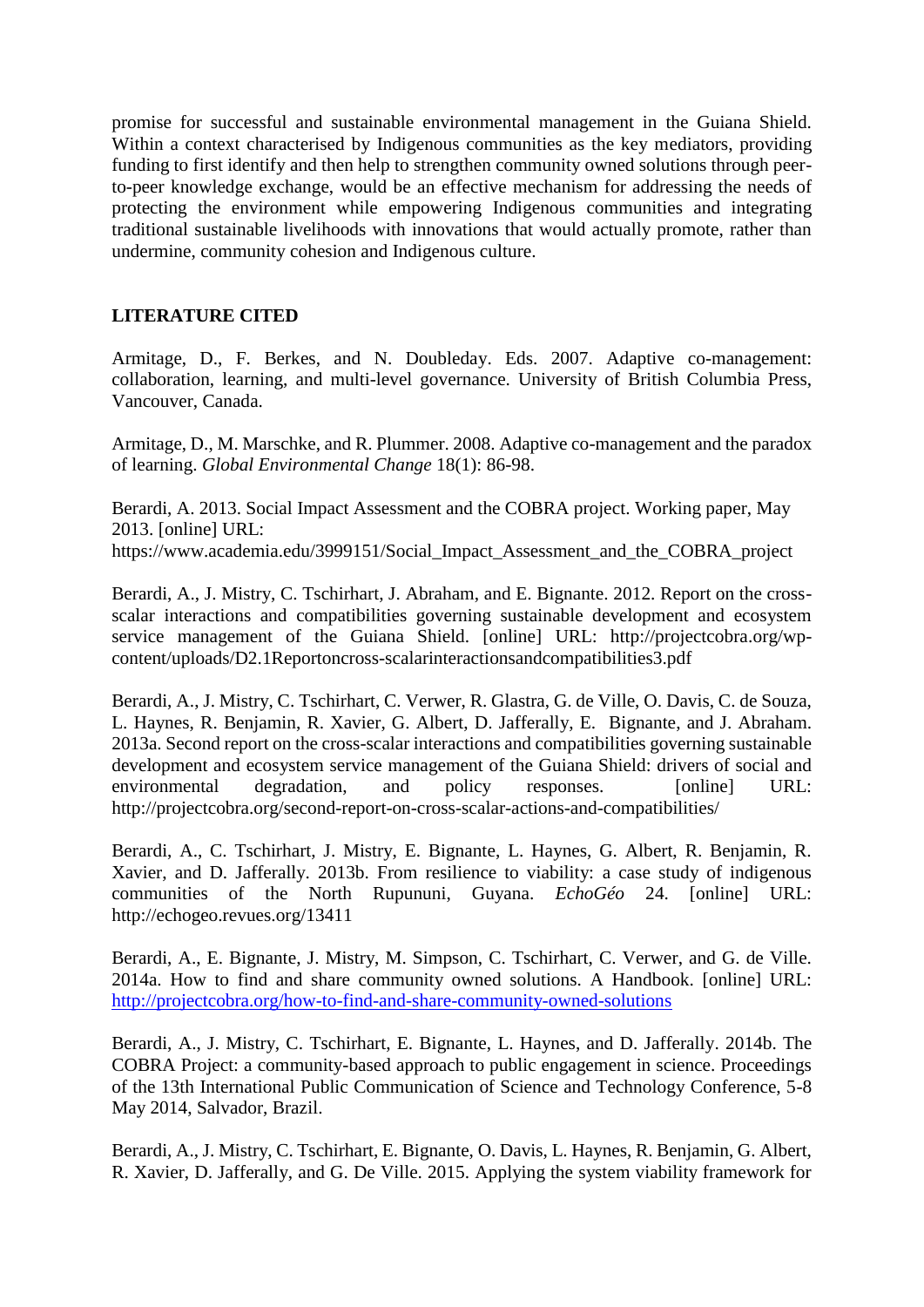cross-scalar governance of nested social-ecological systems in the Guiana Shield, South America. Ecology and Society 20(3):42. <http://dx.doi.org/10.5751/ES-07865-200342>

Berkes, F. 2007. Community-based conservation in a globalized world. Proceedings of the National Academy of Sciences of the United States of America 104:15188-93.

Bignante, E. 2010. The use of photo elicitation in field research: Exploring Maasai representation and use of natural resources. *EchoGéo* 11. [online] URL: http://echogeo.revues.org/index11622.html.

Black, L. 2003. Critical review of the capacity-building literature and discourse. *Development in Practice* 13(1): 116-120.

Blackstock, K. L., G. J. Kelly, and B. L. Horsey. 2007. Developing and applying a framework to evaluate participatory research for sustainability. *Ecological Economics* 60: 726-742.

Brosius, J. P., A. L. Tsing, and C. Zerner. 1998. Presenting communities: histories and politics of community-based natural resource management. *Society and Natural Resources* 11(2): 157- 169.

Eade, D. 2007. Capacity building: who builds whose capacity? *Development in Practice* 17(4- 5): 630-639.

Fazey, I., L. Bunse, J. Msika, M. Pinke, K. Preedy, A. C. Evely, E. Lambert, E. Hastings, S. Morris, M. S. Reed. 2014. Evaluating CP2PKE in interdisciplinary and multi-stakeholder research. *Global Environmental Change* 25: 204-220.

Fu, Y., R. E. Grumbine, A. Wilkes, Y. Wang, J. Xu, and Y. Yang. 2012. Climate change adaptation among Tibetan pastoralists: challenges in enhancing local adaptation through policy support. *Environmental Management* 50(4): 607-621.

Henry, A. D., and T. Dietz. 2011. Information, networks, and the complexity of trust in common governance. *International Journal of the Commons* 5(2): 188-212.

Kaplan, A. 2000. Capacity building: shifting the paradigms of practice. *Development in Practice* 10(3-4): 517-526.

Kapoor, I. 2001. Towards participatory environmental management? *Journal of Environmental Management* 63(3): 269-79.

Kindon, S.L., R. Pain, and M. Kesby. eds. 2007. Participatory action research approaches and methods: connecting people, participation and place. Routledge, Abingdon, UK.

Lunch, N., and C. Lunch. 2006. Insights into participatory video. InsightShare, Oxford, UK.

Mauser, W., G. Klepper, M. Rice, B. S. Schmalzbauer, H. Hackmann, R. Leemans, and H. Moore. 2013. Transdisciplinary global change research: the co-creation of knowledge for sustainability. *Current Opinion in Environmental Sustainability* 5: 420-431.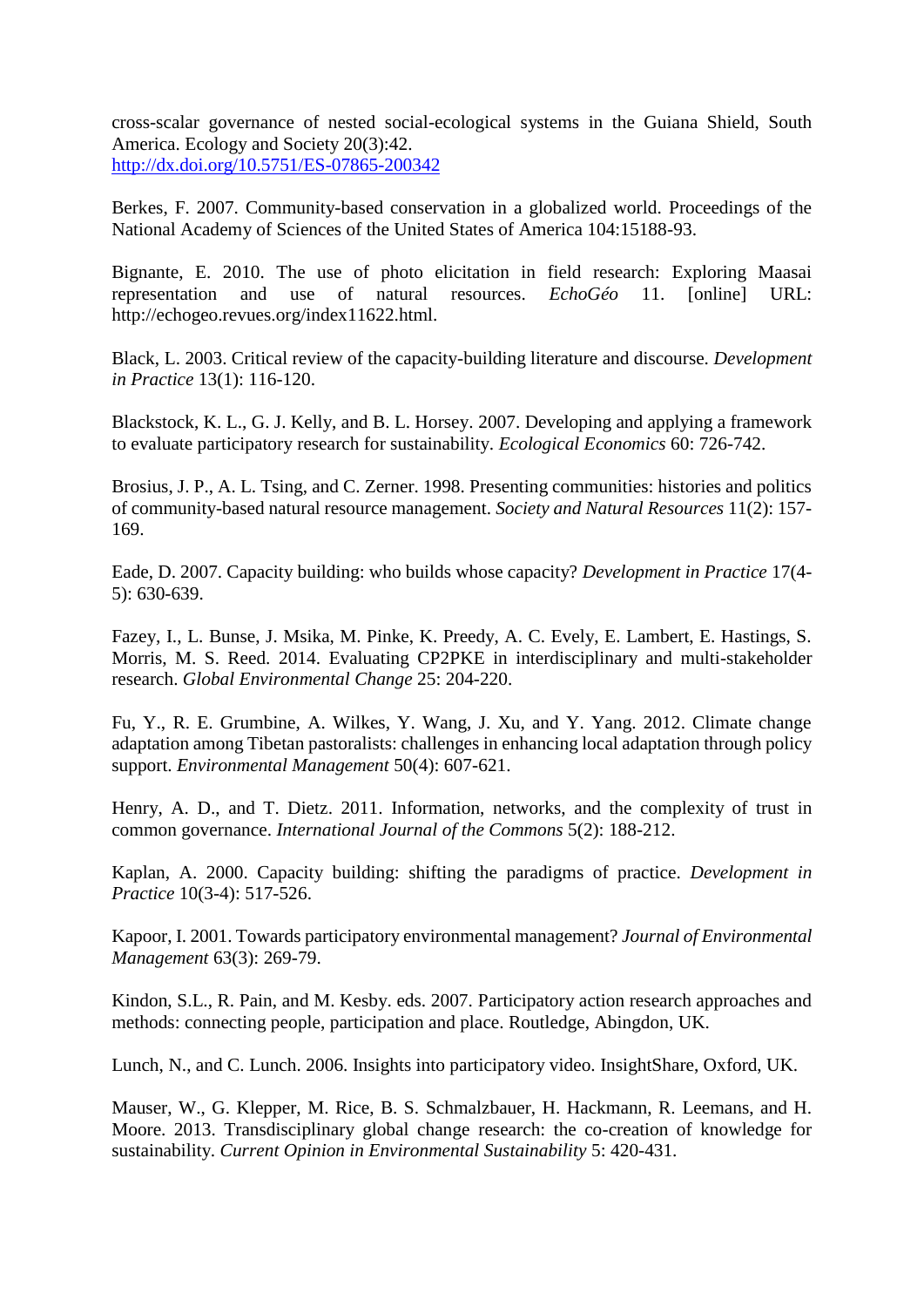McPherson, M., L. Smith-Lovin, and J. M. Cook. 2001. Birds of a feather: homophily in social networks. *Annual Review of Sociology* 27: 415-444.

Measham, T., and J. Lumbasi. 2013. Success factors for community-based natural resource management (CBNRM): Lessons from Kenya and Australia. *Environmental Management* 52(3): 649-659.

Mistry, J. and A. Berardi. 2012. The challenges and opportunities of using participatory video in geographical research: a case study exploring collaboration with indigenous communities of the North Rupununi, Guyana. *Area* 44: 110-116.

Mistry, J., A. Berardi, and M. Simpson. 2009. Critical reflections on practice: the changing roles of three physical geographers carrying out research in a developing country. *Area* 41(1): 82-93.

Mistry, J., A. Berardi, I. Roopsind, O. Davis, L. Haynes, O. Davis, and M. Simpson. 2011. Capacity building for adaptive management: a problem-based learning approach. *Development in Practice* 21(2): 190-204.

Mistry, J., C. Verwer, C. Tschirhart, R. Glastra, O. Davis, D. Jafferally, and I. Bovolo. 2013a. Report on the cross-scalar social-ecological scenarios of the Guiana Shield. [online] URL: http://projectcobra.org/wp-content/uploads/WP3Report.pdf

Mistry, J., C. Tschirhart, and A. Berardi. 2013b. Report on best practice case studies. [online] URL: http://projectcobra.org/wp-content/uploads/WP4-BestPracticesReport.pdf

Mistry, J., C. Tschirhart, C. Verwer, R. Glastra, O. Davis, D. Jafferally, L. Haynes, R. Benjamin, G. Albert, R. Xavier, I. Bovolo, I., and A. Berardi. 2014a. Our common future? Cross-scalar scenario analysis for social-ecological sustainability of the Guiana Shield, South America. *Environmental Science & Policy* 44: 126-148.

Mistry J., E. Bignante, A. Berardi. 2014b. Why are we doing it? Negotiating expectations in the participatory video process. *Area,* early view online, doi: 10.1111/area.12105

Mistry, J., A. Berardi, C. Tschirhart, E. Bignante, L. Haynes, R. Benjamin, G. Albert, Xavier, D. Jafferally and G. de Ville. 2015a. Indigenous identity and environmental governance in Guyana, South America. *Cultural Geographies* 22(4): 689-712.

Mistry, J., A. Berardi, E. Bignante, and C. Tschirhart. 2015b. Between a rock and a hard place: ethical dilemmas of local community facilitators doing participatory projects. *Geoforum*, 61: 27-35.

Mistry, J., A. Berardi, C. Tschirhart, E. Bignante, L. Haynes, R. Benjamin, G. Albert, R. Xavier, B. Robertson, O. Davis, D. Jafferally, and G. de Ville. 2016. Community owned solutions: identifying local best practices for social-ecological sustainability. *Ecology and Society* (accepted, revisions).

Moeliono, M., C. Gallemore, L. Santoso, M. Brockhaus, and M. Di Gregorio. 2014. Information networks and power: confronting the "wicked problem" of REDD+ in Indonesia. *Ecology and Society* 19(2): 9.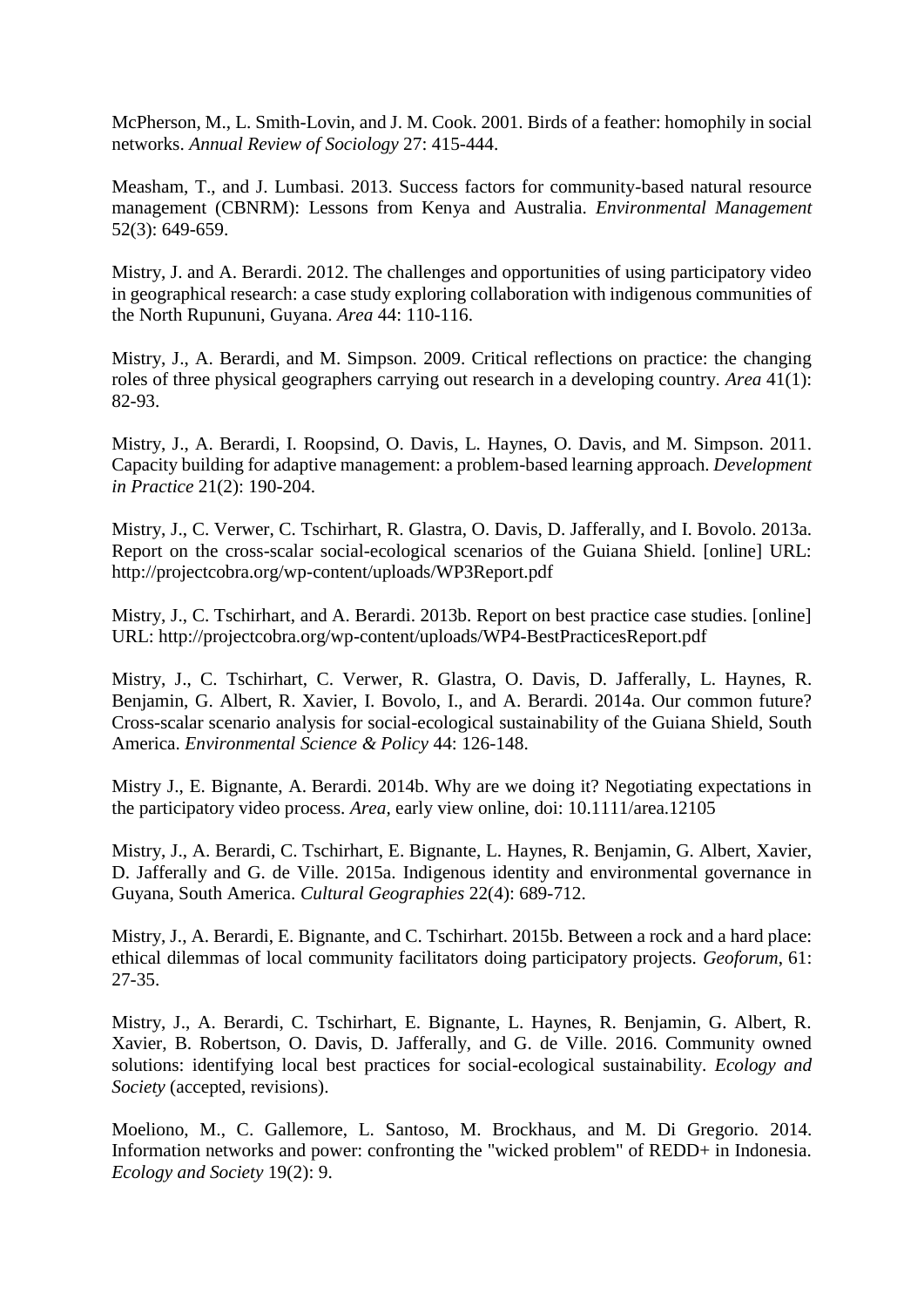Newsham, A. J. and D. S. G. Thomas. 2011. Knowing, farming and climate change adaptation in North-Central Namibia. *Global Environmental Change* 21(2): 761-770.

Olsson, P. and C. Folke. 2001. Local ecological kKnowledge and institutional dynamics for ecosystem management: A study of Lake Racken Watershed, Sweden. *Ecosystems* 4(2): 85- 104.

Olsson, P., C. Folke, and F. Berkes. 2004. Adaptive comanagement for building resilience in social-ecological systems. *Environmental Management* 34(1): 75-90.

Palmer Fry, B., M. Agarwala, G. Atkinson, T. Clements, K. Homewood, S. Mourato, J.M. Rowcliffe, G. Wallace and E.J. Milner-Gulland. 2015. Monitoring local well-being in environmental interventions: a consideration of practical trade-offs. *Oryx*, available on CJO2015. doi:10.1017/S003060531500112X.

Patel, S., and D. Mitlin. 2002. Sharing experiences and changing lives. *Community Development Journal* 37(2): 125-136.

Raymond, C. M., and G. M. Robinson. 2013. Factors affecting rural landholders' adaptation to climate change: Insights from formal institutions and communities of practice. *Global Environmental Change* 23(1): 103-114.

Reed, M. S., L. C. Stringer, I. Fazey, A. C. Evely, J. H. J. Kruijsen. 2014. Five principles for the practice of CP2PKE in environmental management. *Journal of Environmental Management* 146: 337-345.

Rodríguez, J. P., K. M. Rodríguez-Clark, M. A. Oliveira-Miranda, T. Good, and A. Grajal. 2006. Professional capacity building: the missing agenda in conservation priority setting. *Conservation Biology* 20(5): 1340-1340.

Smith, L. T. 2012. Decolonizing methodologies: research and Indigenous peoples. Zed Books, London, UK.

Tschirhart, C., J. Mistry, M. Simpson, A. Berardi, C. Verwer, G. de Ville, and E. Bignante. 2014. Report on best practice sharing, implementation and evaluation. [online] URL: http://projectcobra.org/work-package-5-report

UNDP. 2014. Facilitating local learning and CP2PKE. [online] URL: http://www.undp.org/content/undp/en/home/ourwork/environmentandenergy/strategic\_theme s/local\_development/facilitating\_locallearningandknowledgeexchange/

Wahbe, T., E. Jovel, D. S. Garcã-A, V. P. Llagcha, and N. R. Point. 2007. Building international Indigenous people's partnerships for community-driven health initiatives. *EcoHealth* 4(4): 472-488.

White, S. C., and R. Tiongco. 1997. Doing Theology and Development: Meeting the challenge of Poverty. Saint Andrew Press, Edinburgh.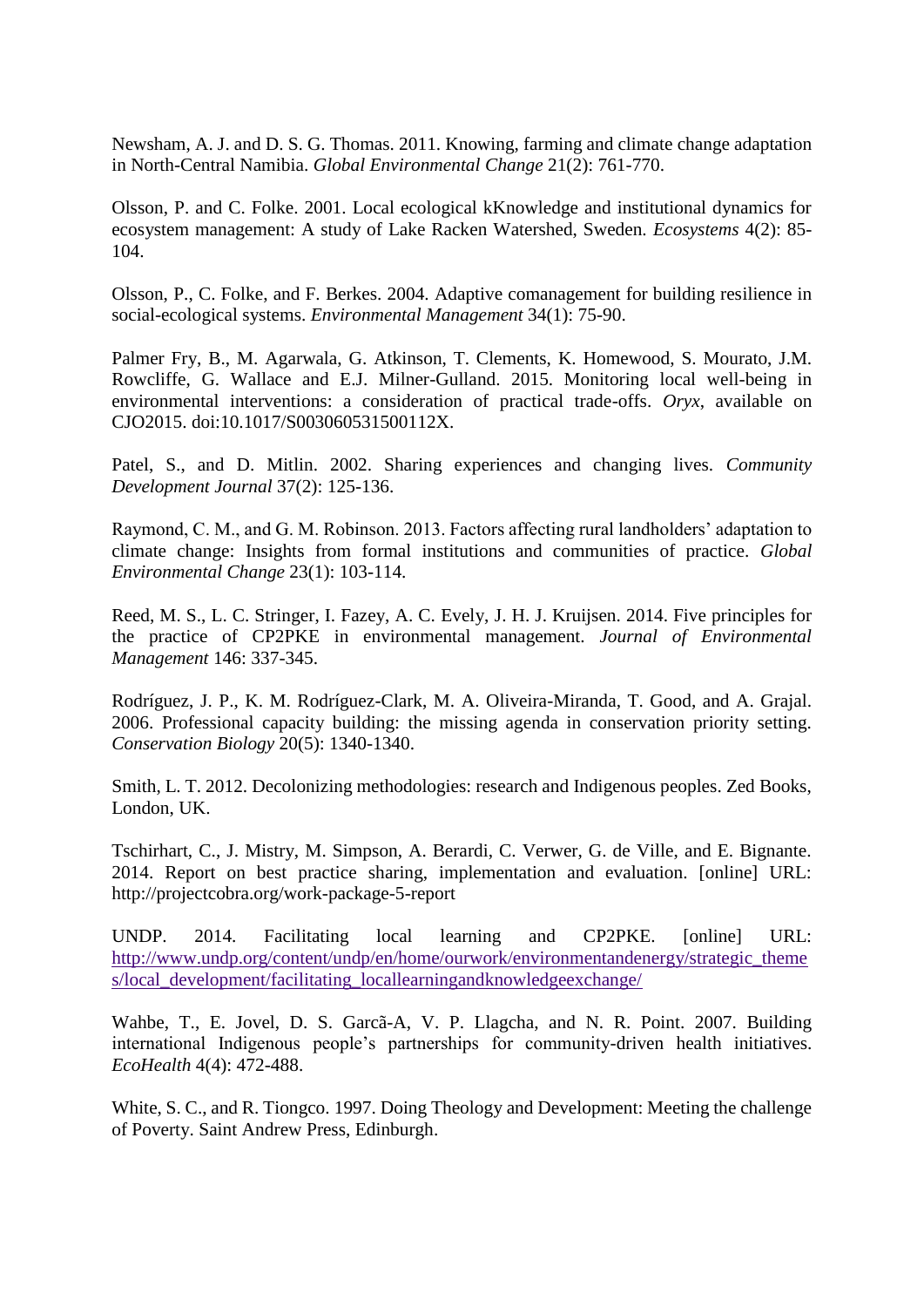World Bank. 2015. Africa region Indigenous knowledge for development program, community<br>exchange toolkit. [online] URL: exchange toolkit. [online] URL: http://www.worldbank.org/afr/ik/commun\_toolkit/Toolkit1/introductionI.htm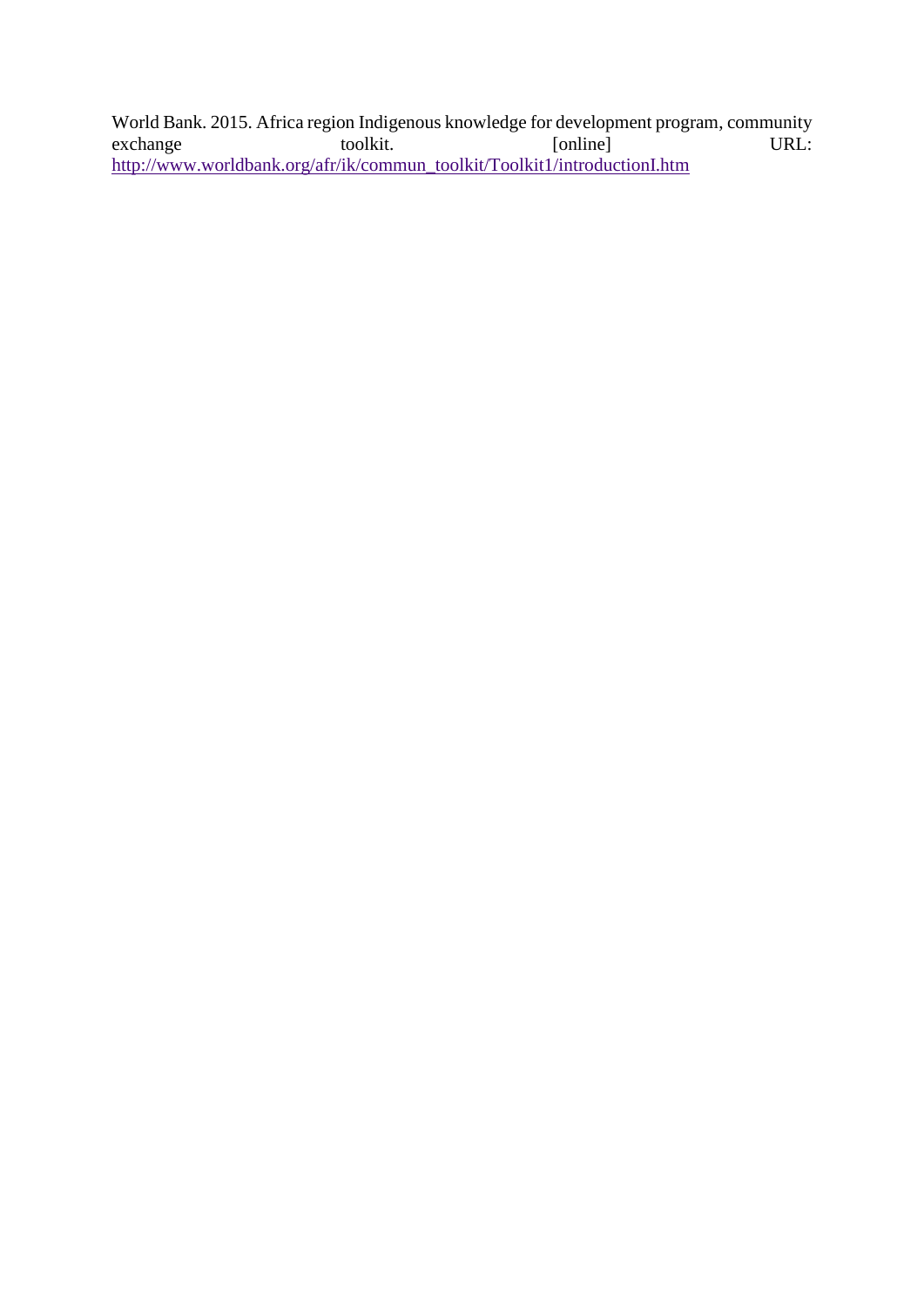

Figure 1. Indigenous communities of the Guiana Shield involved in the exchanges. The best practices that formed the basis of the knowledge exchange were primarily developed from the North Rupununi, Guyana including the communities of Apoteri, Fairview and Rupertee (kindly drawn by Jenny Kynaston)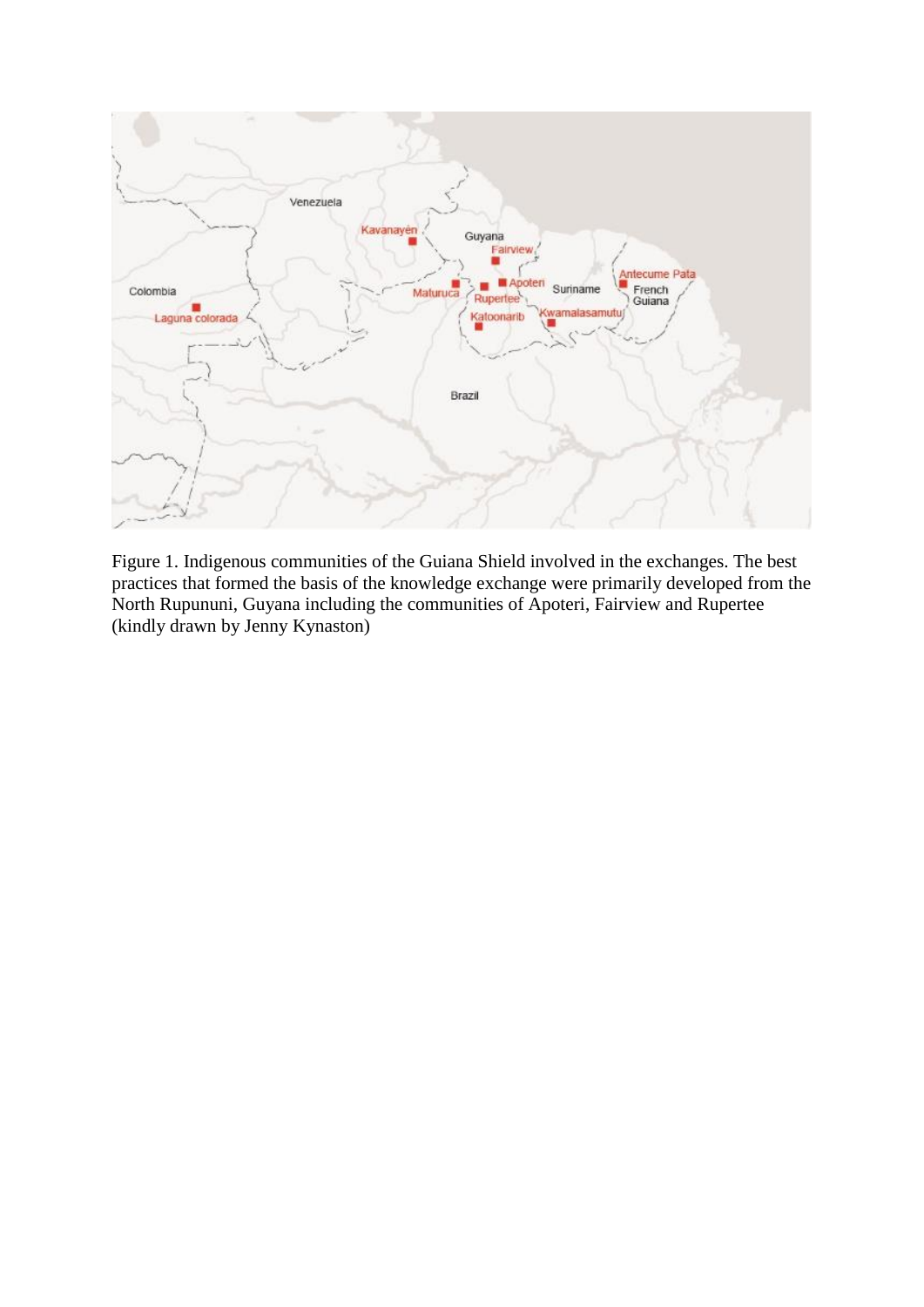| Community       | Country          | First visit<br>in | Last visit<br>in  | Number<br>of visits | Length of<br>engagement<br>(months) | Type of CSO<br>supporting<br><b>COBRA</b> | Average size<br>of COBRA<br>team to<br>facilitate<br>process | Number of<br>local<br>participants at<br>beginning of<br>work | Number of<br>local<br>participants at<br>end of work | Translations<br>needed |
|-----------------|------------------|-------------------|-------------------|---------------------|-------------------------------------|-------------------------------------------|--------------------------------------------------------------|---------------------------------------------------------------|------------------------------------------------------|------------------------|
| Kwamalasamutu   | Suriname         | October<br>2013   | June 2014         | 3                   | 9                                   | National NGO                              | 6                                                            | 9                                                             | 5                                                    | Trio-Dutch-<br>English |
| Kavanayén       | Venezuela        | December<br>2013  | June 2014         | 3                   | $\overline{7}$                      | National<br>university                    | 6                                                            | 9                                                             | $\tau$                                               | Spanish-<br>English    |
| Katoonarib      | Guyana           | January<br>2014   | June 2014         | 4                   | 6                                   | National NGO                              | 3                                                            | 12                                                            | 6                                                    | None                   |
| Maturuca        | <b>Brazil</b>    | January<br>2014   | June 2014         | 2                   | 6                                   | National NGO                              | 3                                                            | 3                                                             | 3                                                    | Portuguese-<br>English |
| Laguna Colorada | Colombia         | April 2014        | September<br>2014 | $\overline{2}$      | 6                                   | National NGO                              | 5                                                            | 10                                                            | 10                                                   | Spanish-<br>English    |
| Antecume Pata   | French<br>Guiana | May 2014          | <b>July 2014</b>  | 2                   | 3                                   | National<br>university and<br>NGO         | 5                                                            | $\overline{7}$                                                | 5                                                    | French-<br>English     |

# Table 1. Overview of community engagement during knowledge exchanges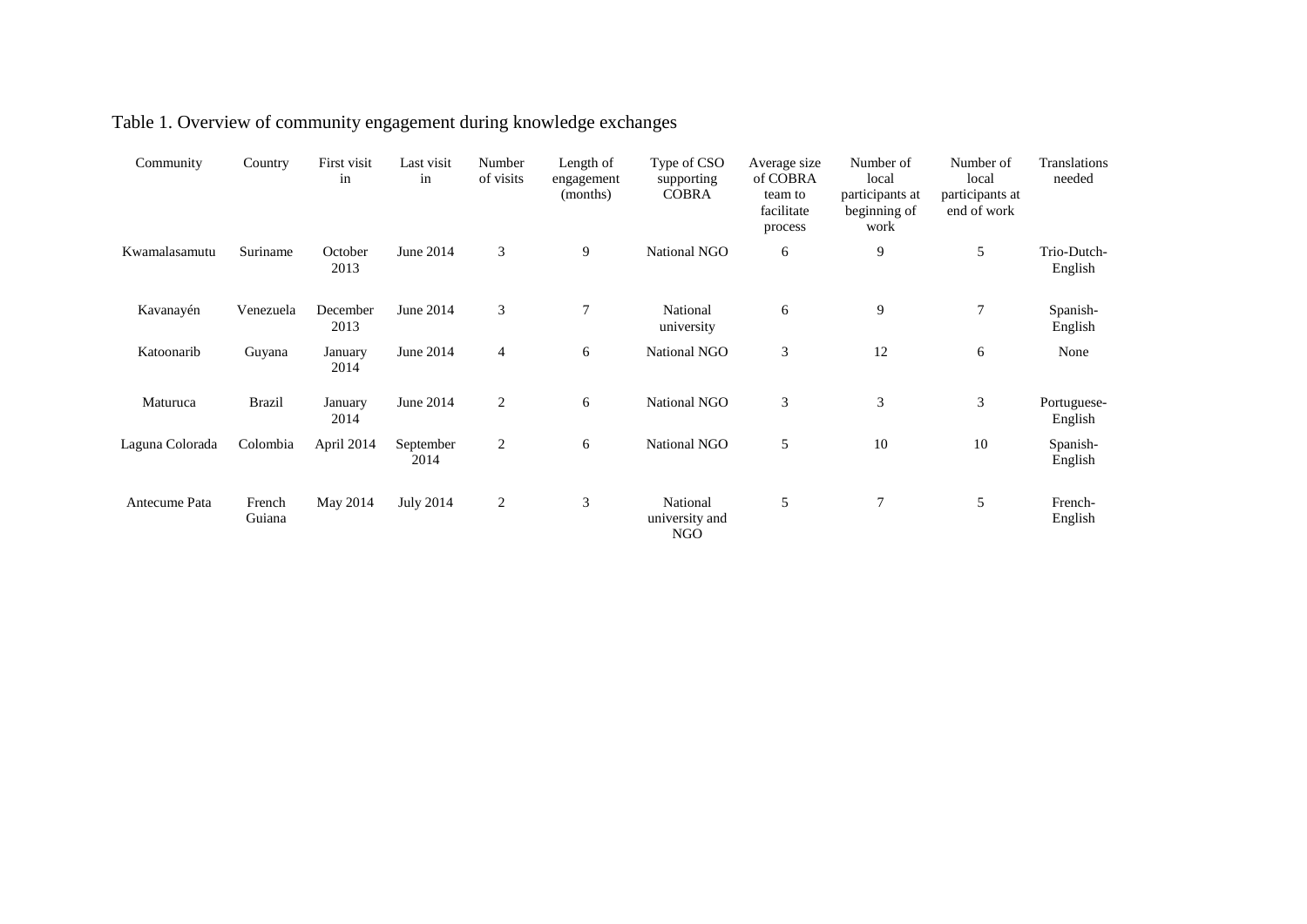| Community       | Local community owned solution       | Main challenge identified                               | North Rupununi best practice chosen to<br>be implemented in response to the main<br>challenge identified |
|-----------------|--------------------------------------|---------------------------------------------------------|----------------------------------------------------------------------------------------------------------|
| Antecume Pata   | Fishing practices                    | Lack of community togetherness and<br>local governance  | A local COBRA team for self-<br>representation and voicing concerns                                      |
| Katoonarib      | Forest island management             | Culture loss                                            | Culture group                                                                                            |
| Kavanayén       | Tourism cooperative                  | Culture loss                                            | Culture group                                                                                            |
| Kwamalasamutu   | Two-farm system                      | Lack of community togetherness and<br>local governance  | Self-help to re-build village bridge                                                                     |
| Laguna Colorada | Traditional cultural education       | Lack of communication facilities<br>between communities | Community radio                                                                                          |
| Maturuca        | Cattle raising to assert land rights | Lack of communication facilities<br>between communities | Community radio                                                                                          |

Table 2. Solutions, challenges, and North Rupununi best practices chosen to implement in the six communities of the Guiana Shield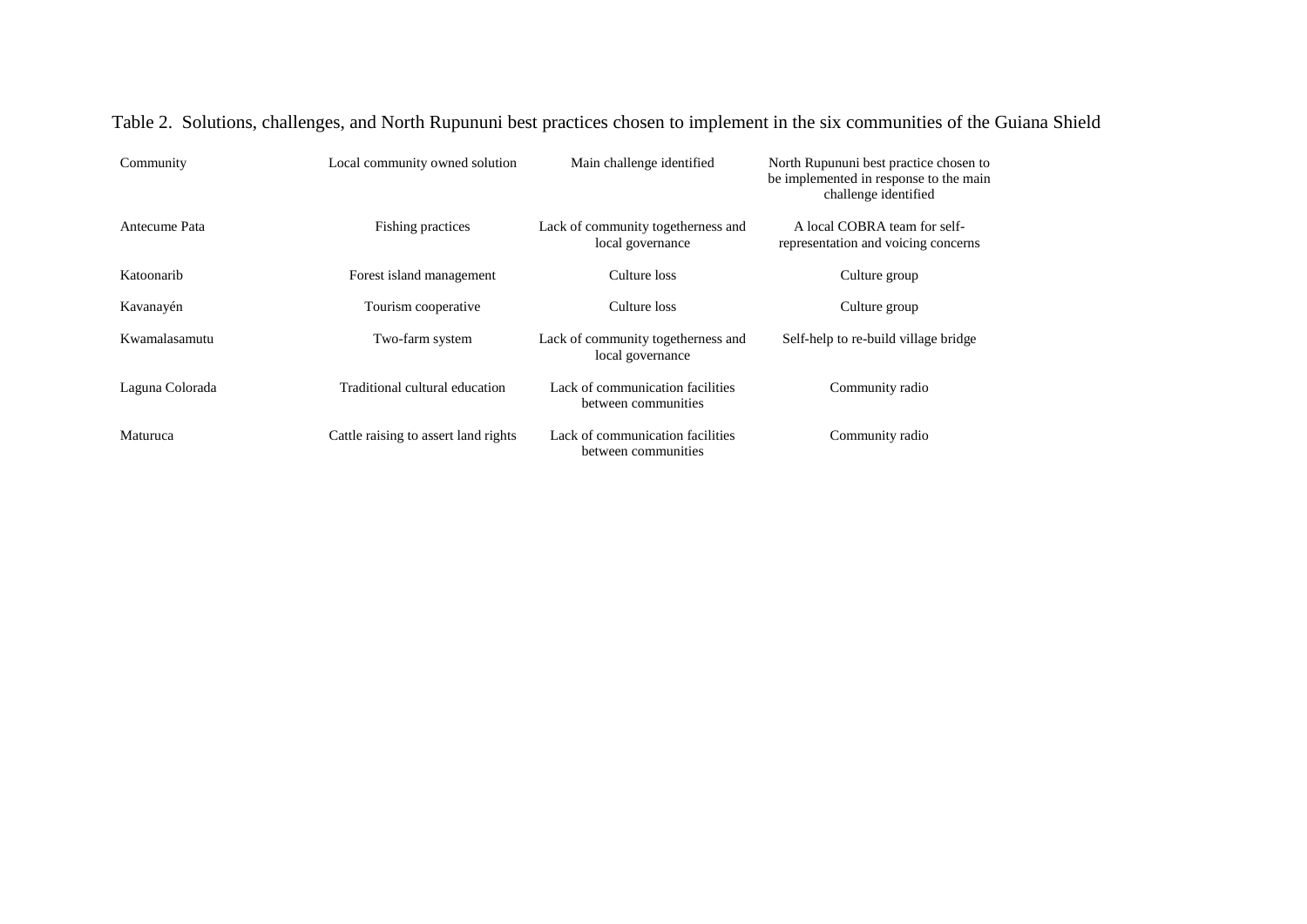Table 3. Types of monitoring and evaluation undertaken in each community

#### Forms of impact evaluation

Community

|                 | Participant             |                |                        | Community                   |                 | <b>COBRA</b> Team<br>Consultant |                                    |                                  |
|-----------------|-------------------------|----------------|------------------------|-----------------------------|-----------------|---------------------------------|------------------------------------|----------------------------------|
| Kwamalasamutu   | Individual<br>interview | Focus<br>group | Peer-peer<br>interview | Individual<br>questionnaire | Focus<br>groups | Individual<br>report            | End of trip<br>group<br>evaluation | Individual<br>reflective diaries |
|                 |                         |                |                        |                             |                 |                                 |                                    |                                  |
|                 | 15                      | $\mathbf{1}$   | $\sqrt{5}$             |                             | 1               | 3                               | 3                                  | $\overline{4}$                   |
| Kavanayén       | 21                      |                |                        | 61                          |                 | 3                               | 3                                  | $\overline{4}$                   |
| Katoonarib      | 18                      |                |                        | 40                          |                 | Note 1                          | $\overline{4}$                     | 3                                |
| Maturuca        | 9                       |                |                        | Note 2                      |                 | $\overline{2}$                  | $\overline{2}$                     | $\overline{2}$                   |
| Laguna Colorada |                         |                |                        | Note 3                      |                 | $\overline{c}$                  | $\mathbf{1}$                       | $\overline{c}$                   |
|                 |                         | 1              |                        |                             |                 |                                 |                                    |                                  |
| Antecume Pata   |                         |                |                        |                             |                 | $\overline{2}$                  | $\sqrt{2}$                         | $\overline{2}$                   |
|                 | 15                      |                |                        | 14                          |                 |                                 |                                    |                                  |

Note 1: There was no specific consultant involved in this exchange.

Note 2: For the Maturuca community, all activities took place in the North Rupununi, Guyana, not in the Maturuca community, due to institutional constraints. Therefore, all direct training and activities only took place with the Maturuca COBRA participants. There was no direct wider community engagement by the COBRA Team; all community consultations were done through the participants and consultant. Note 3: Unfortunately, as a result of logistical issues, a second trip to this community involving the COBRA Team did not take place. So no direct monitoring of progress by the COBRA Team could take place, although the consultant made a second visit and provided feedback.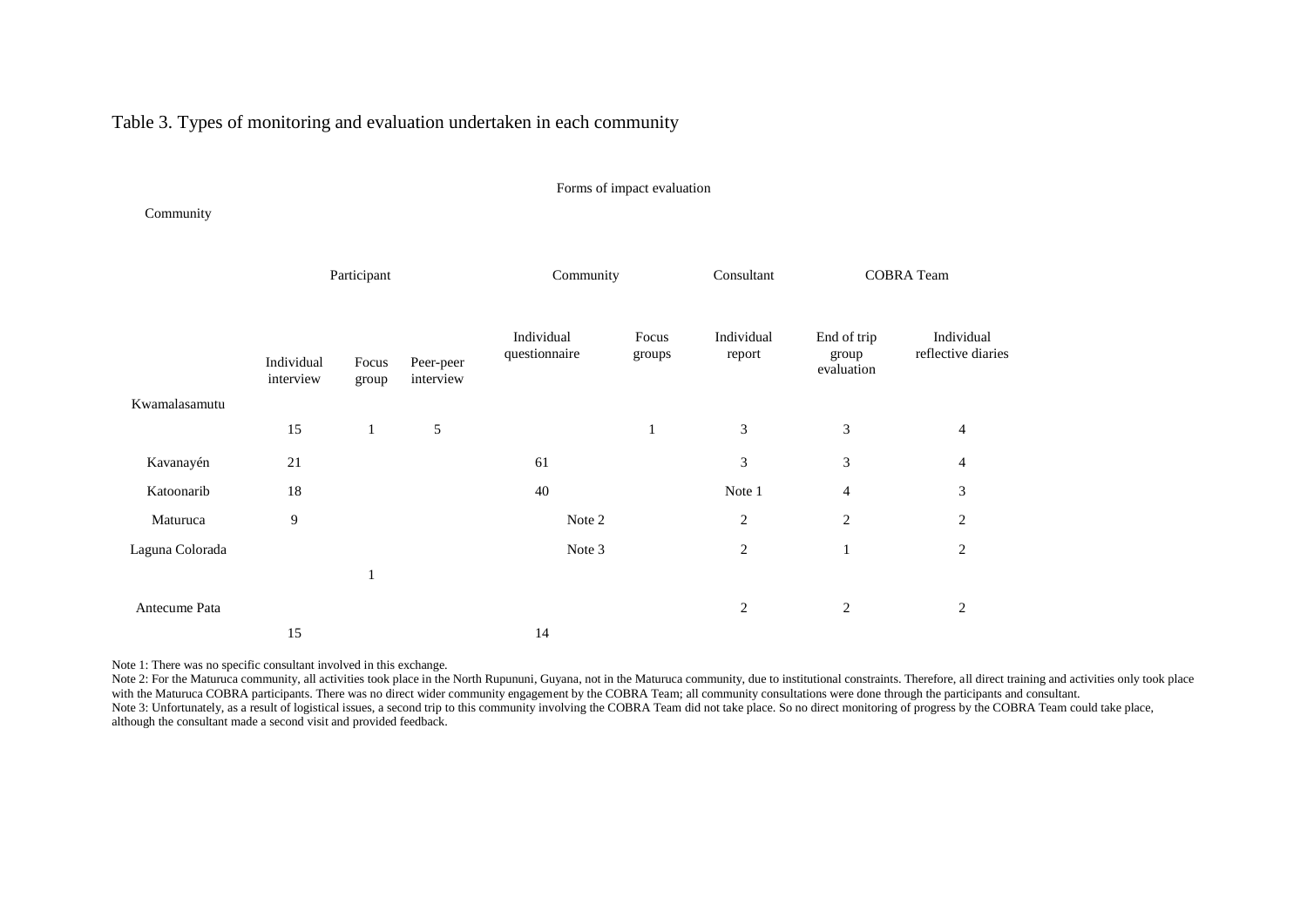Table 4. Community participant team composition

|               | Dominant<br>gender | Dominant<br>age   | <b>National</b><br>language<br>spoken | Profession.<br>occupation       | Past<br>experiences<br>in projects | Hopes                       |
|---------------|--------------------|-------------------|---------------------------------------|---------------------------------|------------------------------------|-----------------------------|
| Antecume Pata | Male               | Young             | Well                                  | Mainly<br>subsistence           | None                               | To learn                    |
| Katoonarib    | Female             | Wide age<br>range | Well                                  | Mainly<br>subsistence           | Varied                             | To learn                    |
| Kavanayén     | Female             | Mature<br>adults  | Well                                  | <b>Teachers</b><br>and students | Several                            | $ICT + community$<br>issues |
| Kwamalasamutu | Female             | Young             | Not well                              | Subsistence                     | None                               | $ICT + community$<br>issues |
| Maturuca      | <b>Balanced</b>    | Wide age<br>range | Well                                  | Wide range                      | Several                            | $ICT + community$<br>issues |